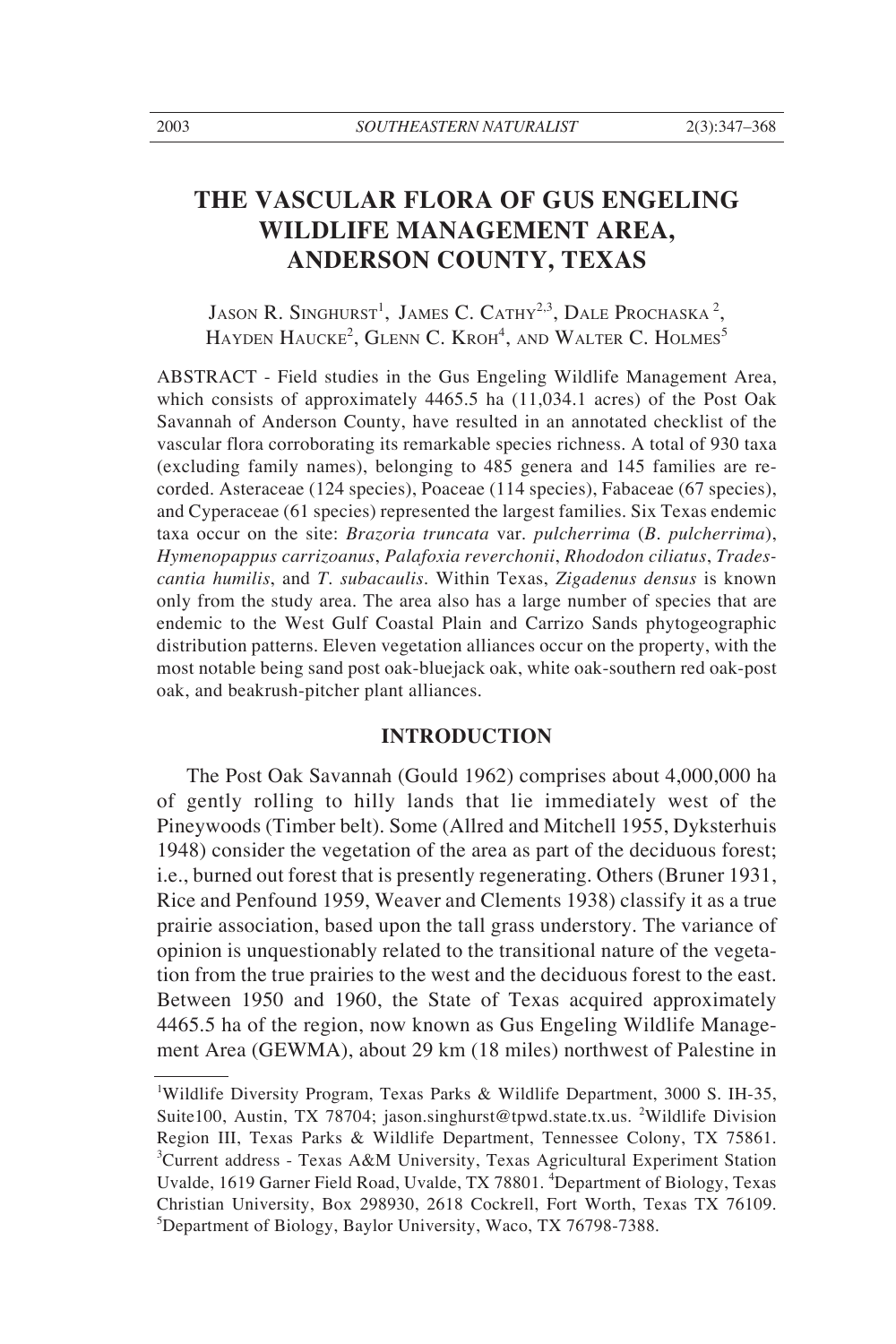#### 348 *Southeastern Naturalist* Vol. 2, No. 3

Anderson County. The GEWMA serves as a land base for a Post Oak Savannah ecological area to develop and manage natural habitats and populations of indigenous plant and wildlife species, provide an area for public hunting and for non-consumptive recreation, all in a manner compatible with the resource. Today, the area is the largest intact stateowned portion of the Post Oak Savannah and probably the most diverse in plant species richness. The latter trait is apparently related to the presence of two very well developed vegetation alliances, the beakrush-pitcher plant bogs and white oak-southern red oak-post oak alliances, that are at the western limits of their distribution. Also, located in the study area is one of the best known examples of sand post oak-bluejack oak uplands in Texas. Compared with much of Texas, the area has had minimal disturbance. This is due primarily to the poor quality of soils that are not supportive of agriculture other than grazing. From the middle to late 1800s, most of the area was used as open range for cattle and hog grazing. Small acreages, more suitable to agriculture, were planted mainly in cotton. By the mid-1900s, the range was severely overgrazed. After acquisition by the state, grazing was discontinued and the remaining timber was left virtually untouched (Haucke and Prochaska 1998). Presently, GEWMA is considered to be one of the most natural examples of pre-European settlement Post Oak Savannah in Texas.

# **MATERIALS AND METHODS**

The checklist is largely based upon examination of specimens that were collected between 1950 and 1997 and the majority of the collections are held in the GEWMA Herbarium (GEWMA). Another large portion of the collections are housed at Baylor University Herbarium (BAYLU). Additional records are based on specimens deposited at S.M. Tracy Herbarium (TAES), Texas A&M University Department of Biology Herbarium (TAMU), and University of Texas Herbarium (TEX-LL). The list was then augmented by collections between 1997 and 2002, of species expected to be present, but not yet vouchered. These specimens are housed at BAYLU.

Sorenson's index  $[IS = 2C/(A + B)]$  was used to compare floristic similarity between GEWMA and Fort Boggy State Natural Area, an 835 ha (2062.5 acres) Post Oak Savannah located approximately 95 km south of the study area. In the index, C is the number of shared taxa, A is the number of taxa in sample one, while B is the number of taxa in sample two.

#### **DESCRIPTION OF STUDY AREA**

GEWMA is located within the subtropical humid region of the Modified Marine Climate type, an area of east Texas characterized by long hot summers and mild winters. Yearly average precipitation is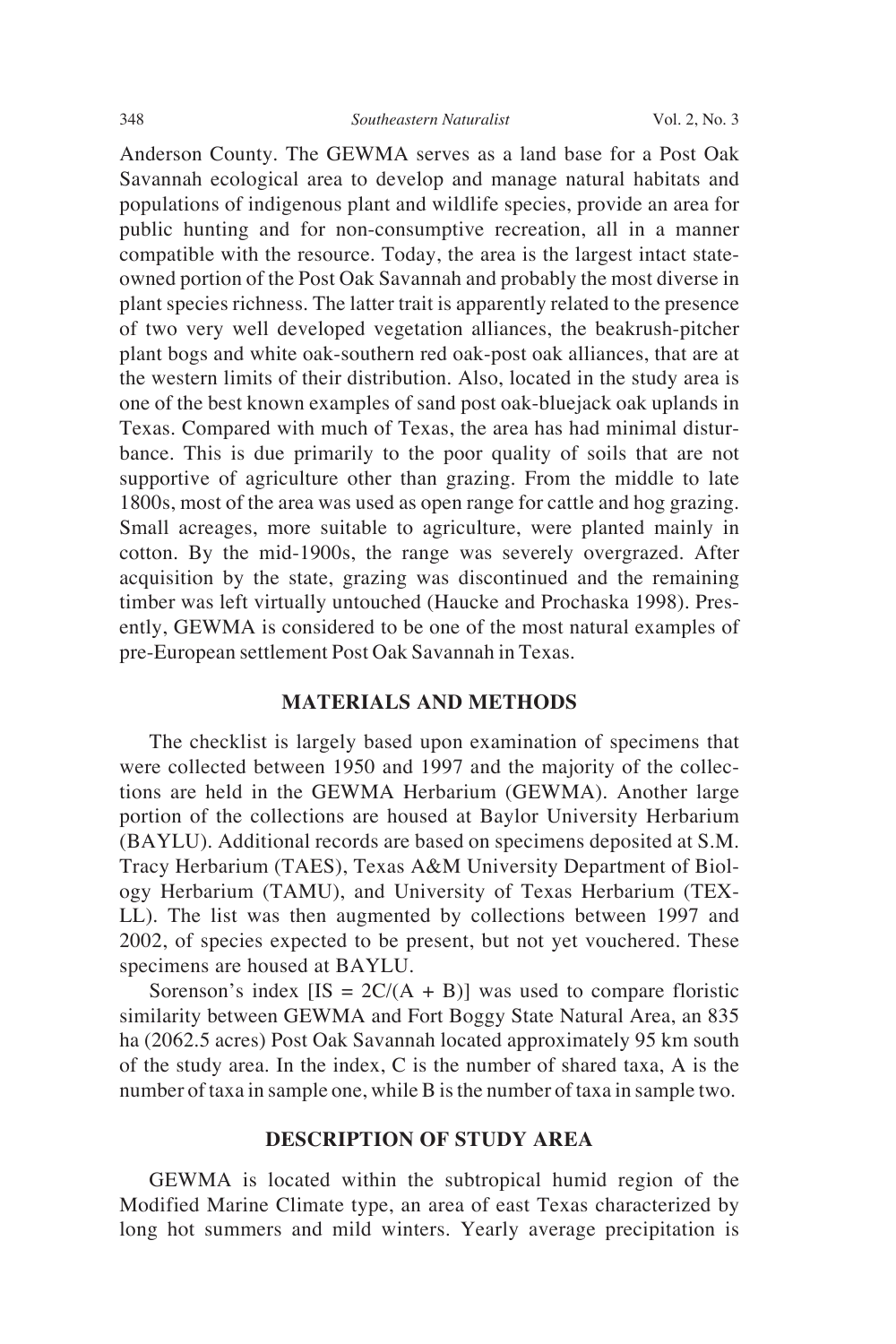about 104 cm, with maximum precipitation of about 13 cm in May and minimum of about 5 cm in August. Average annual temperature is approximately 20° C. January is the coldest month with an average low of 8° C, while July and August are the warmest months with average highs of about 36° C. The growing season is about 265 days, with the frost free period extending from March to November. GEWMA is geographically situated along the boundary between the Post Oak Savannah and Pineywoods ecoregions and has a rolling terrain with elevation ranging from 75.2 to152.4 m. The area is comprised of very fine Queen City Sand on uplands in the western four fifths of the property on the west side if Catfish Creek. Alluvium and fluviatile terrace deposits form the bottom lands with primary and secondary levees along Catfish Creek. Carbonaceous clay, silt, and ironstone of the Recklaw Formation form steep slopes on the east side of Catfish Creek in the upper two thirds of the property. The Recklaw Formation also occurs on both sides of Catfish Creek in the southeast corner of the study area (University of Texas Bureau of Economic Geology-Palestine Sheet 1993). Soils are classified in the Darco and Fuquay-Kirvin-Darco Association as deep sandy and loamy on nearly level, gently sloping, to moderately steep slopes on uplands (Coffee 1970).

#### **PLANT ECOLOGY**

Based on dominant species, landscape position, and soil water content, 11 vegetational alliances (National Vegetation Classification System 1997) are recognized. The name, location, and a short description of each follow, with emphasis on major characteristic species.

#### **Sand Post Oak-Bluejack Oak**

The Sand Post Oak-Bluejack Oak Alliance encompasses xeric, broad leaved forest on very well drained Pleistocene terraces on low, broad ridges and tertiary formations on acidic sandy soils. The fairly open to dense, but stunted *Quercus* canopy is typically greater than 5 m high. This alliance consists of approximately 1852.3 ha (4576.9 acres) and is found mainly in the north half of GEWMA (Fig. 1). Dominant trees include *Quercus falcata, Q*. *incana*, *Q*. *marilandica*, and *Q*. *stellata* var. *margaretta*. Other frequently occurring woody plants include *Vaccinium arboreum*, *Cornus florida*, *Rhus copallina*, *Viburnum rufidulum*, *Ilex vomitoria*, *Prunus gracilis*, *Juniperus virginiana*, *Rhus aromatica*, *Toxicodendron radicans*, and *Polygonella americana*. Exposed sands support foliose lichens (*Cladonia* sp.) and a variety of xeric herbs, including *Aristida desmantha*, *Sporobolus junceus*, *Sorghastrum elliottii*, *Opuntia humifusa*, *Cnidoscolus texanus*, *Selaginella arenicola* ssp. *riddellii*, *Talinum rugospermum*, *Coreopsis intermedia*, *Brazoria truncata* var. *pulcherrima*, *Polanisia erosa*, *Loeflingia squarrosa*, *Sene-*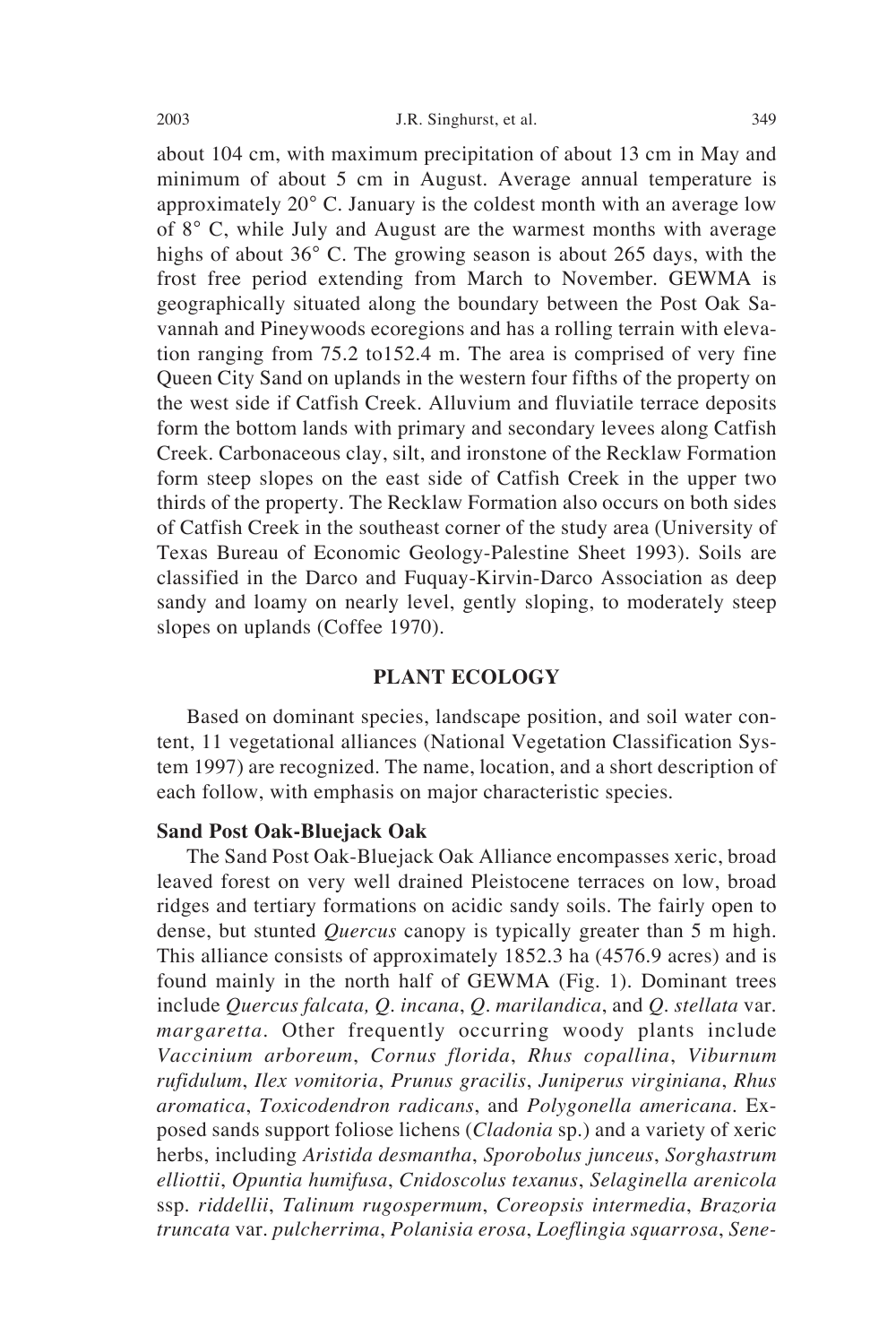*cio ampullaceus*, *Rhododon ciliatus*, *Penstemon murrayanus*, *Tetragonotheca ludoviciana*, *Tradescantia reverchonii*, *T*. *subacaulis*, *Phacelia strictiflora*, *Streptanthus hyacinthoides*, *Paronychia drummondii*, *Cyperus grayioides*, *Bulbostylis capillaris*, *Mirabilis albida*, *Sedum nuttallianum*, and *Matelea cynanchoides*.

# **Little Bluestem-Indian Grass Alliance**

The Little Bluestem-Indian grass alliance, which occurs on open xeric sandhills, is dynamic and early successional in nature, fire depen-



Figure 1. A vicinity map showing Gus Engeling Wildlife Management Area Vegetation Alliances (ESRI Inc. ArcView ver. 3.2).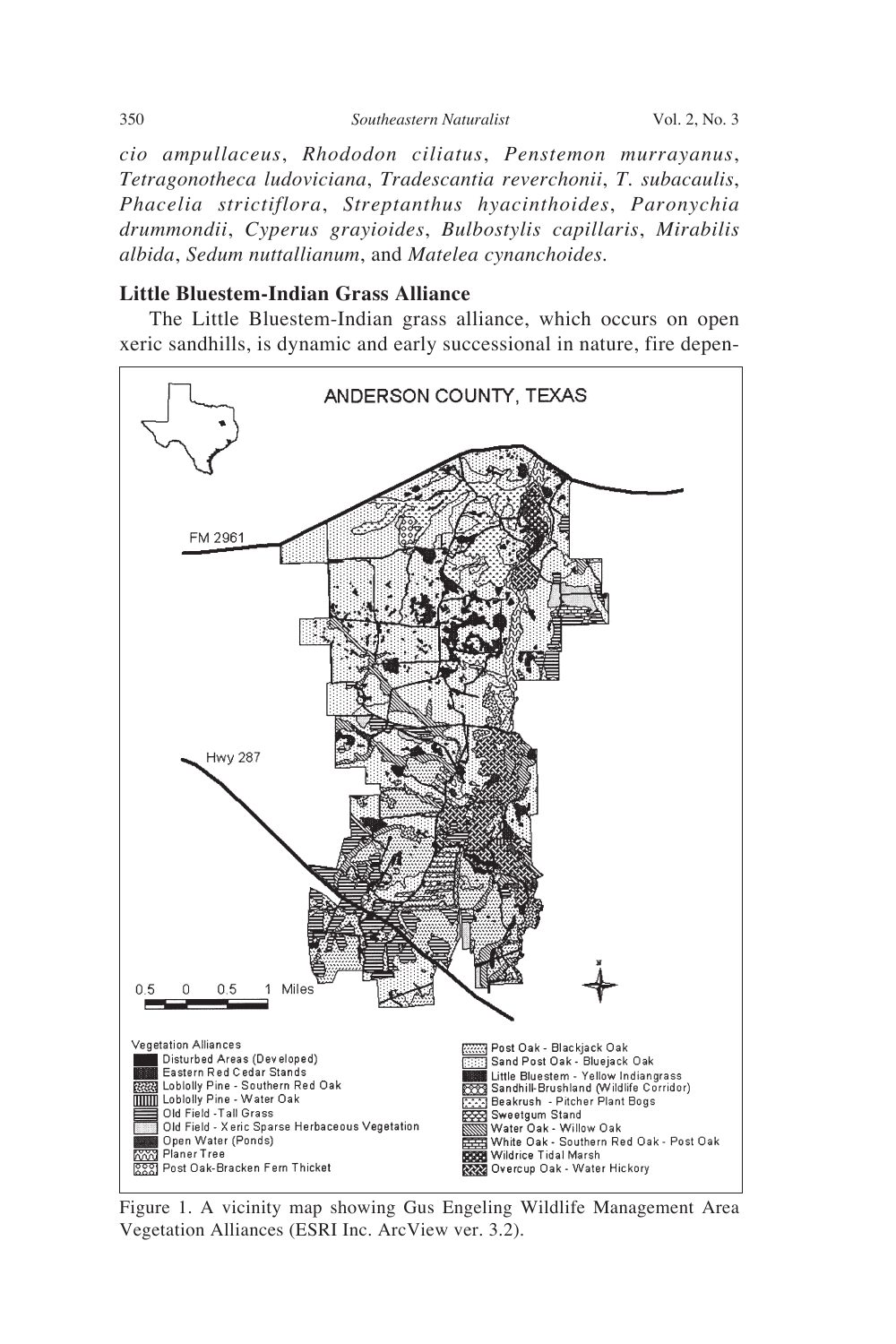dent, and, due to lack of disturbance, has been decreasing in size. Currently, these areas occupy approximately 178.3 ha (440.5 acres) and are found on dry xeric sands mainly within the Sand Post Oak -Bluejack Oak Alliance in the northern half of GEWMA (Fig. 1). The most abundant species across the range of this alliance are *Schizachyrium scoparium*, *Sorghastrum nutans*, *Aristida desmantha*, *Sporobolus junceus*, *Bouteloua hirsuta*, *Stenaria nigricans*, *Echinacea pallida*, and other graminoid and herbaceous vegetation commonly associated with the Sand Post Oak-Bluejack Oak Alliance.

### **Post Oak-Blackjack Oak Alliance**

The Post Oak-Blackjack Oak Alliance woodlands are predominately limited to dry ridges, steeper slopes with southern exposure, and flat to gently rolling uplands. These possess a variety of soil types all with the common characteristic of an impermeable substratum. This alliance occupies 655.6 ha (1620 acres) and occurs mainly in the southern half of the property (Fig. 1). Woody plants that comprise this alliance include *Quercus falcata*, *Q*. *incana*, *Q*. *marilandica*, *Q*. *nigra*, *Q*. *phellos*, *Q*. *stellata* var. *stellata*, *Carya texana*, *Acer rubrum*, *Nyssa sylvatica*, *Callicarpa americana*, *Cercis canadensis*, *Cornus florida*, *Crataegus crus-galli*, *C*. *marshallii*, *Diospyros virginiana*, *Fraxinus americana*, *Juniperus virginiana*, *Prunus angustifolia*, *P*. *mexicana*, *P*. *serotina*, *Rhus copallina*, *Rubus riograndis*, *Sideroxylon lanuginosum*, *Symphoricarpus orbiculatus*, *Ulmus alata*, *Vaccinium arboreum*, and *Viburnum nudum*. Herbaceous flora includes *Chasmanthium laxum*, *Elymus virginicus*, *Eragrostis secundiflora*, *Commelina erecta*, *Tradescantia hirsutiflora*, *Sanicula canadensis*, *Symphyotrichum patens*, *Podophyllum peltatum*, *Arisaema dracontium*, *Erythronium albidum*, *Hypericum drummondii*, *Passiflora lutea*, and *Geum canadense*.

## **White Oak-Southern Red Oak-Post Oak Alliance**

The White Oak-Southern Red Oak-Post Oak Alliance occurs on steep slopes dissected by a perennial spring fed creeks, all underlined by ironstone. The area consists of 16.4 ha (40.6 acres) in the northeast portion of the property (Fig. 1). This is the first report of this alliance in Texas. It is also known from Ft. Boggy State Park in Leon County, which has been sampled (Singhurst and Blair 1996), but never been reported in literature.

The physiognomic feature that defines this alliance is the abundance of exposed ironstone outcrops. These sites typically accumulate thick leaf litter and duff layers and exhibit a diverse display of ferns species such as *Pleopeltis polypodioides* var. *michauxiana*, *Botrychium virginianum*, *Asplenium platyneuron*, and *Woodsia obtusa*. Side slope seeps, which support such plants as *Boehmeria cylindrica* and *Onoclea sensibilis* are common.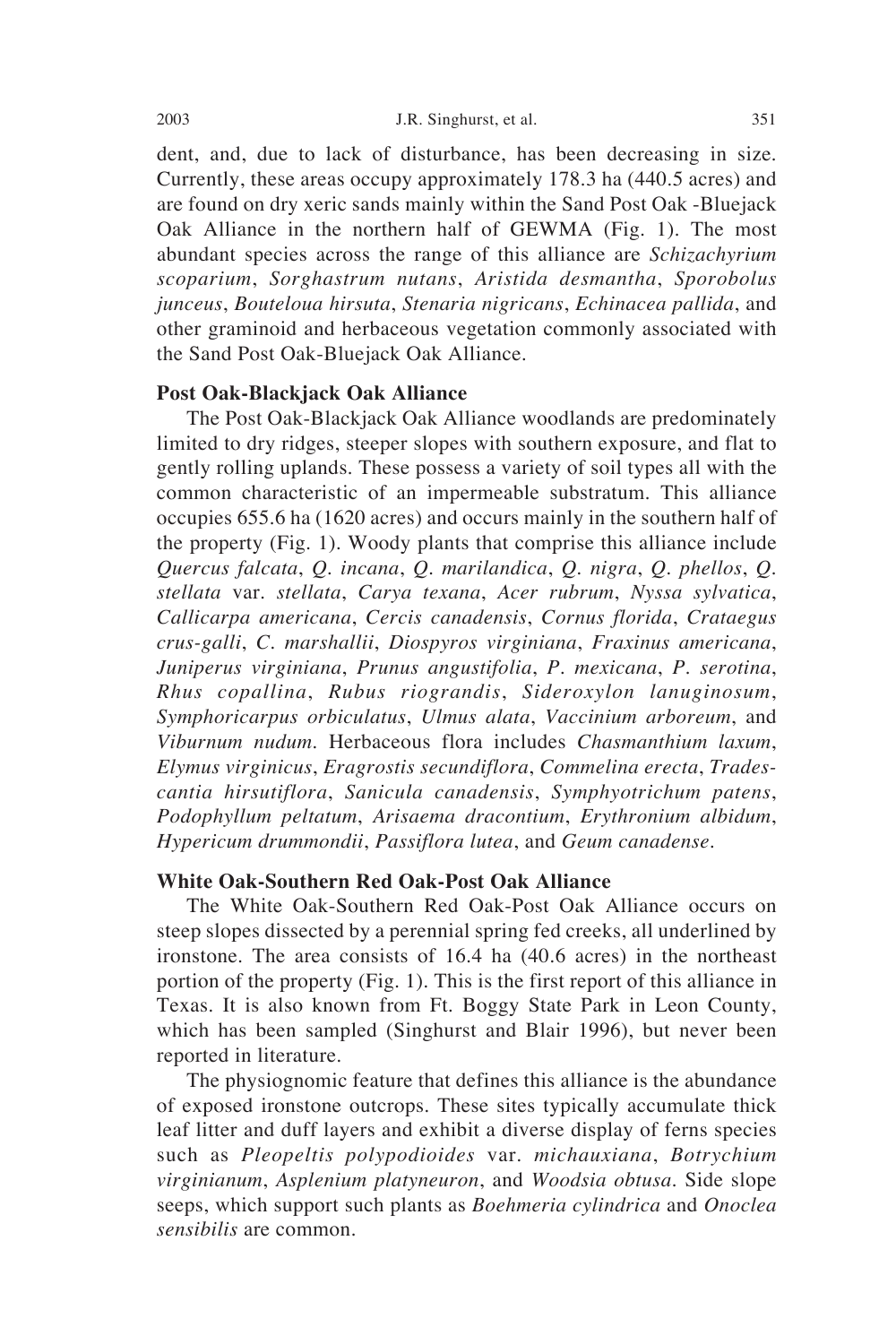Woody plants that dominate include *Quercus alba*, *Q*. *falcata*, *Q*. *incana*, *Q*. *marilandica*, *Q*. *nigra*, *Q*. *stellata* var. *stellata*, *Liquidambar styraciflua*, *Nyssa sylvatica*, *Acer rubrum*, *Cornus florida*, *Celtis laevigata* var. *laevigata*, *Carya texana*, *Ilex vomitoria*, *Vaccinium arboreum*, *Viburnum rufidulum*, *Sassafras albidum*, *Callicarpa americana*, and *Ulmus alata*. Less common are *Ampelopsis arborea*, *Aralia spinosa*, *Berchemia scandens*, *Crataegus marshallii*, *Myrica cerifera*, *Prunus mexicana*, and *P. serotina*. Common graminoids include *Bromus pubescens*, *Chasmanthium sessiliflorum*, *C. latifolium*, *Panicum laxiflorum*, *P*. *sphaerocarpon*, *Oplismenus hirtellus*, *Tridens flavus*, and *Scleria triglomerata*. Forbs include *Antennaria parlinii*, *Corollorhiza wisteriana*, *Geum canadense*, *Luzula bulbosa*, *Lactuca serriola*, *Matalea gonocarpa*, *Oxalis violacea*, *Parietaria pennsylvanica*, *Phryma leptostachya*, *Physalis angulata*, *Polygonum virginianum*, *Pteridium aquilinum* var. *pseudocaudatum*, *Salvia lyrata*, *Solidago caesia*, *S*. *ulmifolia*, *Tradescantia hirsutiflora*, *Triadenum walteri*, *Verbesina virginica*, and *Vernonia baldwinii*.

#### **Loblolly Pine-Southern Red Oak Alliance**

The Loblolly Pine-Southern Red Oak Alliance occurs on nearly flat to moderately sloping uplands that lie at the contact between the Recklaw and Queen City Sand Formations. The area is rich in iron ore and has an impermeable layer that acts as a hard pan. At times these areas hold water and an upland flatwood pine and oak dominated mixture are displayed. This alliance is rather isolated in the central portion of the property (Fig.1) and occupies 56.1 ha (138.6 acres). Dominant woody plants include *Pinus taeda*, *Quercus falcata*, *Q*. *nigra*, *Liquidambar styraciflua*, *Acer rubrum*, and *Diospyros virginiana*.

## **Willow Oak-Water Oak Seasonally Flooded Forest Alliance**

This seasonally flooded alliance includes 241.4 ha (569.6 acres) on relatively flat lands bordering perennial waterways that drain into Catfish Creek in the southern two-thirds of the property (Fig. 1). Dominant woody plants include *Quercus nigra*, *Q*. *phellos*, *Ulmus americana*, *Betula nigra*, *Fraxinus pennsylvanica*, and *Ilex opaca*. *Chasmanthium latifolium*, *Verbesina virginica*, *Boehmeria cylindrica*, and *Commelina virginica* are common herbaceous plants in this alliance.

#### **Overcup Oak Seasonally Flooded Forest Alliance**

The Overcup Oak Alliance is characterized by the presence of temporary standing water during and after flood events and consists of approximately 275.4 ha (680.6 acres). It is found on heavy clay soils along Catfish Creek bottom (Fig. 1). This alliance is similar to the preceding one, differing largely in the dominance of *Quercus lyrata* and absence of *Betula nigra*.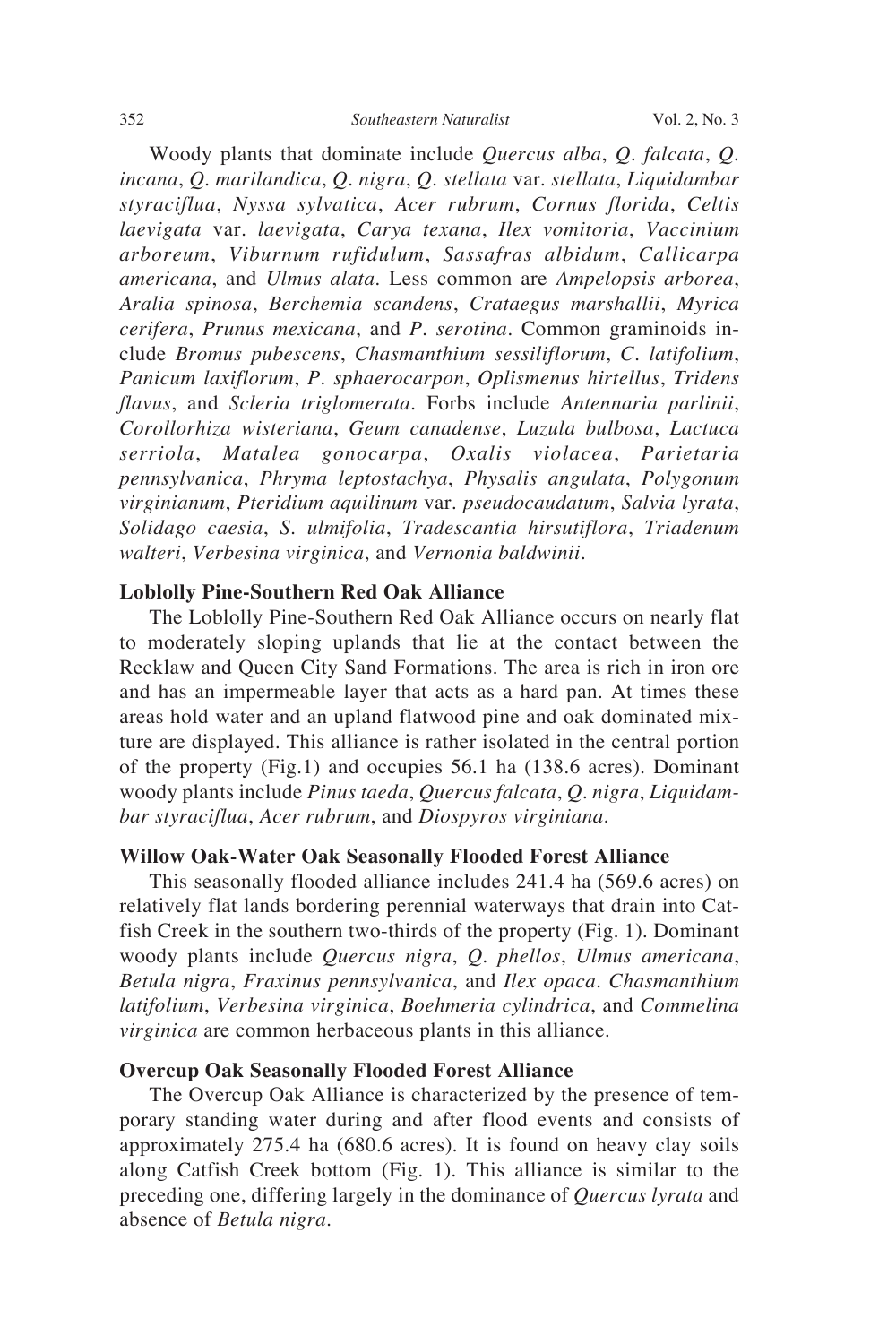#### **Loblolly Pine-Water Oak Temporarily Flooded Forest Alliance**

The Loblolly Pine-Water Oak Temporarily Flooded Forest Alliance consists of 10 ha (24.6 acres) that are in the floodplains adjacent to Catfish Creek in the southern portion of the study area (Fig. 1). The area is subject to periodic flooding and is characterized by nearly pure stands of *Pinus taeda* on the higher ridges. The lower, more flood prone areas are characterized by *Quercus nigra*, *Q*. *phellos*, *Carpinus caroliniana*, *Sabal minor*, *Celtis laevigata* var. *laevigata*, *Nyssa sylvatica*, *Fraxinus pennsylvanica*, and an occasional *Pinus taeda*. Herbaceous vegetation is generally absent.

# **Planer Tree Seasonally Flooded Forest Alliance**

Planer Tree Alliance consists of 47.4 ha (117.2 acres) of back swamps and sloughs mainly on the upper Catfish Creek corridor (Fig. 1). Common woody vegetation includes *Planera aquatica*, *Foresteria acuminata*, *Carya aquatica*, *Cephalanthus occidentalis*, *Fraxinus pennsylvanica*, and *Salix nigra*. Characteristic herbaceous plants are *Saururus cernuus* and *Boehmeria cylindrica*.

# **Beakrush-Pitcher Plant Alliance**

The Beakrush-Pitcher Plant Alliance consists of a variety of herbaceous and woody plant bog assemblages that include hillside seepage bogs, wet prairies, muck bogs, and fens. This alliance occurs mainly in the north portion of the property (Fig. 1) and occupies 320 ha. (790.8 acres). The area is characterized by *Rhynchospora spp*. and *Sarracenia alata*. Prominent woody plants include *Alnus serrulata*, *Viburnum nudum*, *Nyssa sylvatica*, *Acer rubrum*, and *Myrica cerifera*. Typical herbaceous plants are *Eriocaulon* spp., *Pseudolycopodiella caroliniana*, *Osmunda cinnamonea*, *O. regalis*, *Pogonia ophioglossoides*, *Plantanthera ciliaris*, *Habenaria repens*, *Utricularia* spp., *Burmannia capitata*, *Eryngium integrifolium*, *Asclepias rubra*, and *Xyris* spp.

# **Wild Rice Tidal Alliance**

The Wild Rice Alliance generally occurs as marshes bordering the larger waterways and is dominated by *Zizaniopsis miliacea*. Other common species are *Panicum virgatum*, *Rhynchospora corniculata*, and *Peltandra virginica.* This alliance occupies 11.3 ha (27.8 acres) is found mainly in the northeast portion of the property (Fig. 1).

Although not a naturally occurring alliance, there are several artificially damned, impounded waters on the management area. Most notable are Lake 1, Lake 2, Lake 3, and Beaver Pond. All are spring-fed, maintain a relatively constant water level throughout the year, and are less than 5 ha in area. The open waters are characterized by *Nelumbo lutea*, *Nymphaea odorata*, *Nuphur advena*, *Brasenia schreberi*, *Potamogeton* spp., *Eleocharis vivipara*, *Lemna* spp., *Wolffia* spp., and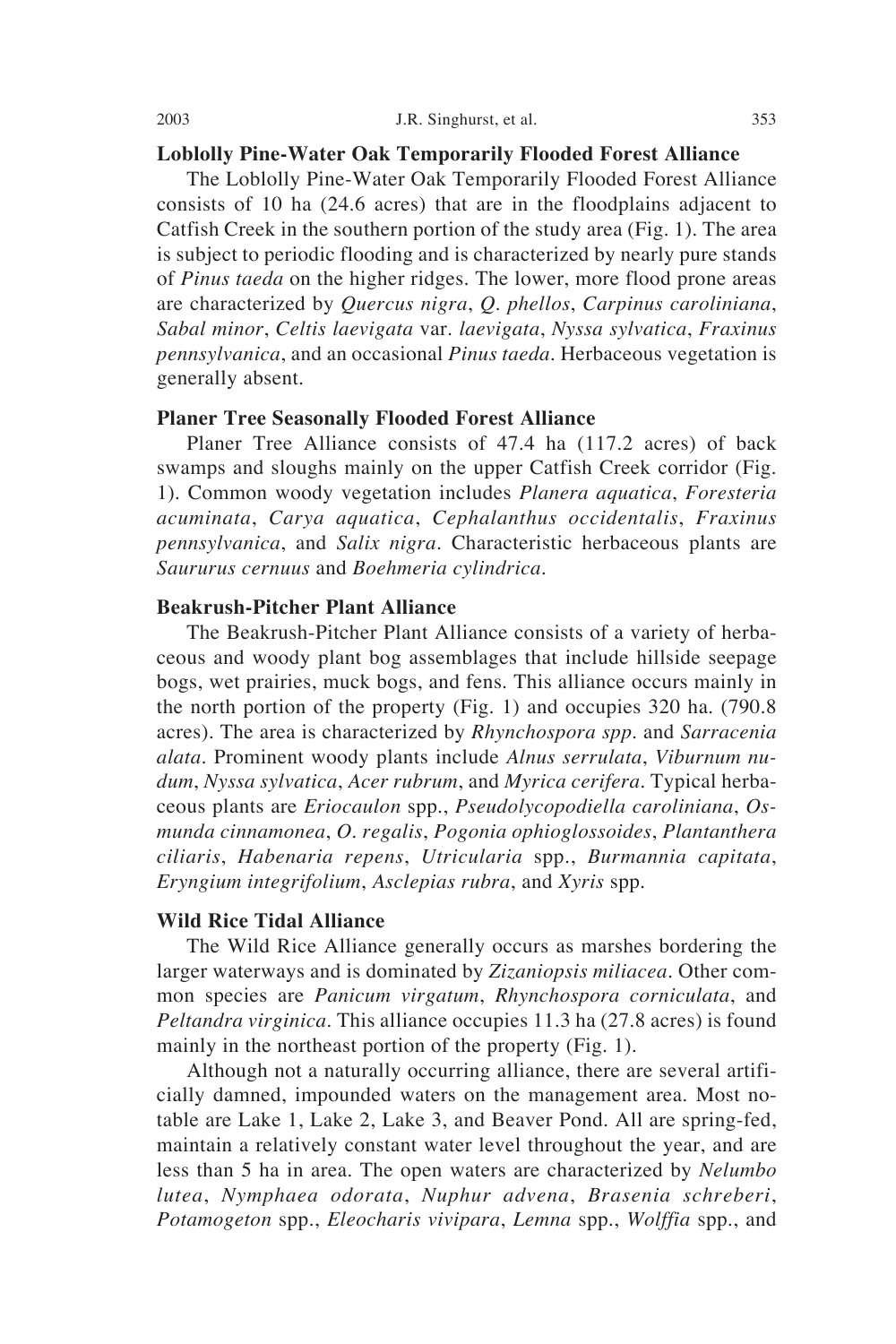*Utricularia* spp.. Marginal areas are dominated by *Typha latifolia*, *Zizaniopsis miliacea*, *Juncus effusus*, *Sagittaria* spp., and *Hydrocotyle ranunculoides*.

#### **RESULTS**

The GEWMA flora consists of 930 taxa (excluding family names) in 145 families and 485 genera. The largest families (with numbers of species in parentheses) are Asteraceae (124), Poaceae (114), Fabaceae (67) and Cyperaceae (61). Other families with significant numbers of species include Euphorbiacae (26), Scrophulariaceae (22), Lamiaceae (20), and Rosaceae (20). Genera with the largest number of species include *Carex* (23), *Panicum* (16), *Juncus* (12), *Quercus* (12), *Cyperus* (10) and *Symphyotrichum* (10). Introduced species represent 6.34 % of the flora (59).

The GEWMA flora includes 19.2 % of the species (930 of 4834) reported in the state by Hatch et al. (1990), in an area of about 38.85 square kilometers compared to 696,710 square kilometers for the state. For further comparison, the number of native species reported by Diggs et al. (1999), in an area of 103,600 square kilometers, is 1829, while GEWMA has 871 natives. This is 47.6 % as many species in an area less than 0.04% as large. The low percentage of introduced species  $(6.34\%)$ , compared to 17.7 % reported by Diggs et al. (1999) for the area treated in their manual, evidences that GEWMA has been subjected to limited disturbance and outside influences.

Nixon (1992) recorded a total of 685 species at Fort Boggy, with 53 species being introduced. GEWMA and Fort Boggy have 470 species in common. The similarity index for the two areas is 0.582 which appears low for areas in the same ecoregion. This low value could, in part, be related to the larger study area at GEWMA, but is better attributed to the presence of the beakrush-pitcher plant alliance at GEWMA, which does not occur at Fort Boggy. It is also indicative of the species richness of the Post Oak Savannah.

#### **DISCUSION**

Eight species occurring at GEWMA are listed by Estill and Cruzan (2001) as rare southeastern endemics. These are *Astragalus soxmaniorum*, *Brazoria truncata* var. *pulcherrima*, *Coreopsis intermedia*, *Eriocaulon koernickianum*, *Palafoxia reverchonii*, *Rhododon ciliatus*, *Tradescantia reverchonii* and *Yucca louisianensis*. All are very abundant in the area, with the exception of *Coreopsis intermedia*, which is localized in sparsely vegetated areas, and *Eriocaulon koernickianum*, which is known only from Andrews Bog.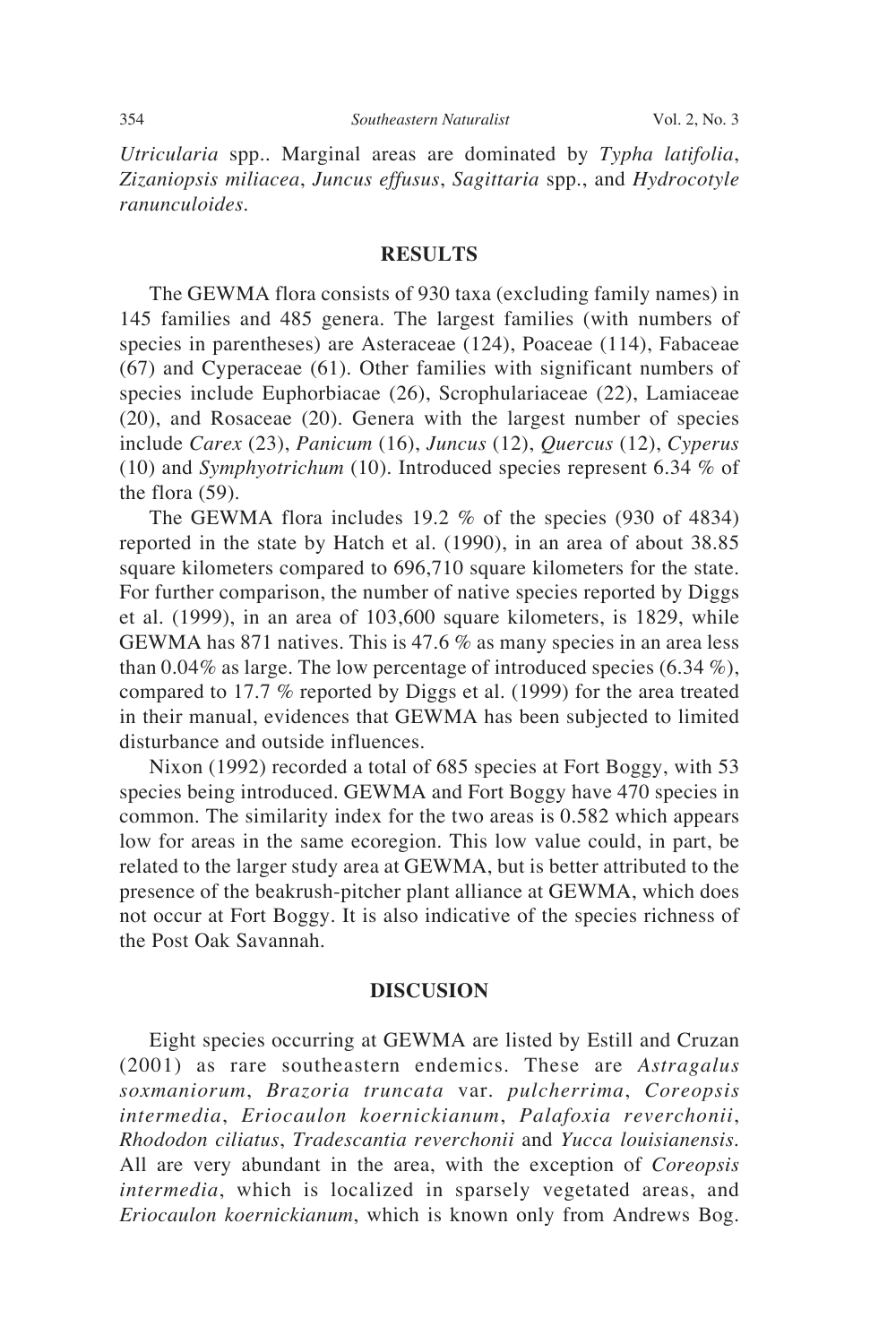*Astragalus soxmaniorum*, *Coreopsis intermedia*, *Eriocaulon koernickianum* (also disjunct in Georgia), *Tradescantia reverchonii*, and *Yucca louisianensis* are part of the West Gulf Coastal Plain center of endemism (or phytogeographic pattern, Sorrie and Weakley 2001). Other common to abundant taxa from GEWMA that are part of this phytogeographic pattern are *Amorpha paniculata*, *Echinacea sanguinea*, *Panicum brachyanthum*, *Paronychia drummondii*, *Pediomelum hypogaea* var. *subulata*, *Penstemon murrayanus*, *Phacelia strictiflora*, *Polanisia erosa* var. *erosa*, *Scutellaria cardiophylla*, *Senecio ampullaceus*, *Strepthanthus hyacinthoides*, and *Tetragonotheca ludoviciana*. *Brazoria truncata* var. *pulcherrima*, *Hymenopappus carrizoanus*, and *Rhododon ciliatus*, all abundant on the study site, are part of the Carrizo Sands center of endemism (Sorrie and Weakley 2001). These three taxa, plus *Palafoxia reverchonii*, are also endemic to Texas. *Hymenopappus* is designated as a globally imperiled and vulnerable to extinction throughout its range (Poole et al. 2002). *Palafoxia reverchonii* occurs partly in the Carrizo Sands area, but is also known from Houston, Nacogdoches, and Hardin counties, all to the east. *Tradescantia humilis* and *T*. *subacaulis*, both Texas endemics, are widespread in the eastern third of the state and found throughout the study area.

Other noteworthy taxa include the only documented occurrence of *Zigadensis densus* from the state. This collection constitutes the western limits of its distribution. *Talinum rugospermum* and *Cyperus grayioides* are both former candidates for threatened or endangered listing with a G2S3 ranking, but have been removed from the plants of concern list. Within Texas, *Cladium mariscoides* is known only from GEWMA and surrounding areas of Anderson County and nearby Koon Creek Club in Henderson County, which is immediately north of Anderson County. *Taxodium distichum* is apparently absent or rare in most of the Post Oak Savannah. Other than the GEWMA record, the only additional collection occurs in Caddo National Grassland [Singhurst and White 9112 (BALYU)] in a spring fed creek hardwood site in Fannin County in a portion of the Post Oak Savannah that projects westward along the Red River. *Symphyotrichum puniceum* var. *scabricaulis* is a species of concern currently known from Anderson, Cherokee, Franklin, Henderson, Hopkins, Smith, Van Zandt and Wood counties (also known from Louisiana and Mississippi). *Mentzelia nuda*, which is distributed in sandy areas in north and south central to west Texas (Diggs et al. 1999), is present as a disjunct. The nearest record of this taxa is from Dallas County, approximately 150 km to the northwest. The species also occurs in Henderson County, just north of Anderson County [Holmes and Singhurst 12383 and 12387 (BAYLU)] and Freestone County, which is contiguous with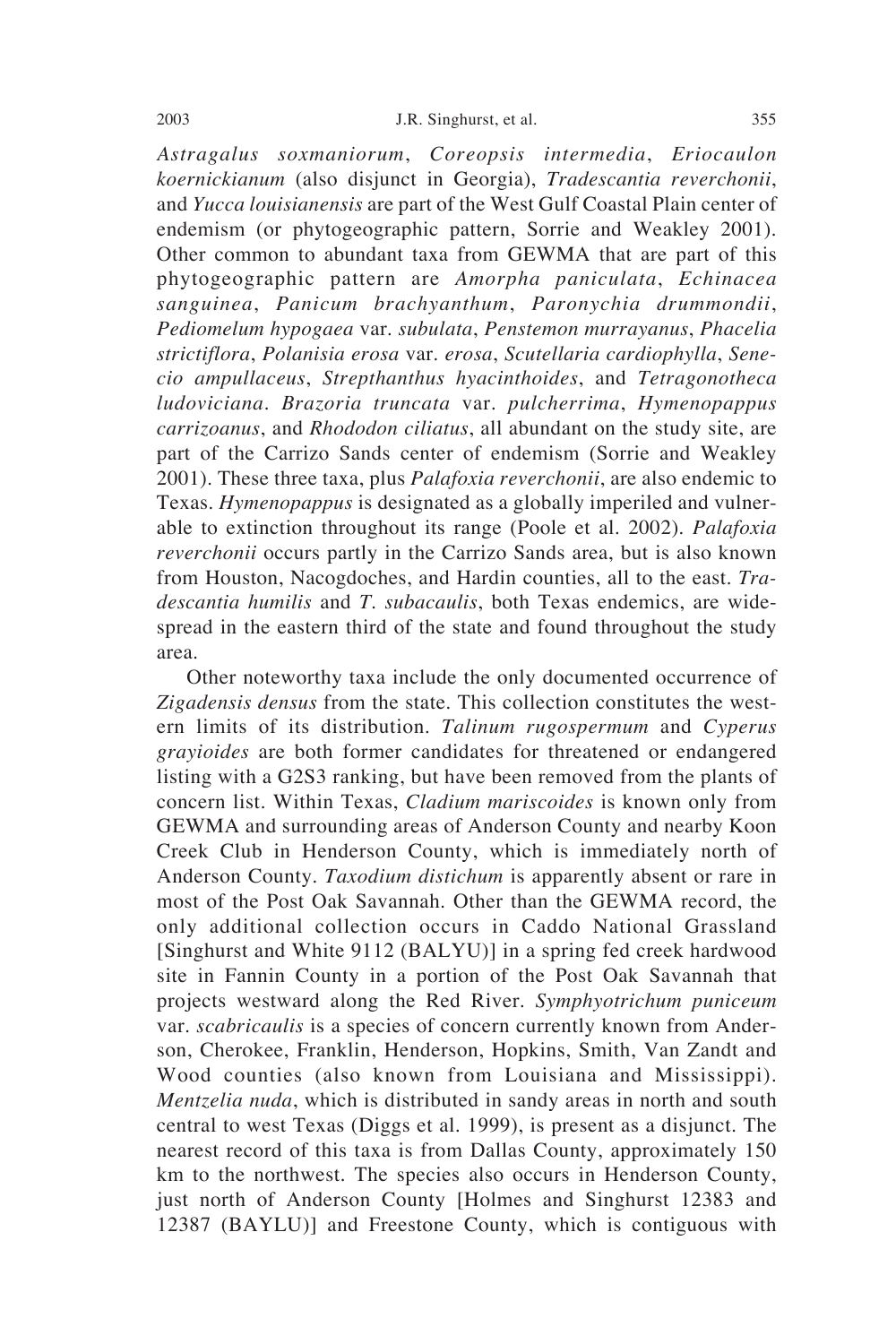Anderson County to the west [Orzell and Bridges 17224 (TEX)]. Other than the Anderson County record cited in the checklist, *Cirsium muticum* is presently known to occur in three other counties in the state. These are Gonzales County, ca. 300 km to the southeast, and Smith and Woods counties, both just to the north. *Didiplis diandra* rarely collected in Texas, is currently known from Bowie, Red River, and Robertson counties.

In conclusion, most taxa restricted to acid bogs, such as *Sarracenia alata*, *Rhynchospora* spp., *Eriocaulon* spp., and *Xyris* spp., reach their northwestern most distribution in the state, hence in the southeastern United States, in the bogs of GEWMA. This suggests that GEWMA may represent the western limit of the southeastern flora at this latitude (31º 58' N). West of GEWMA is the Blackland Prairie, which is part of the True Prairie grassland association (Gould and Shaw 1983).

#### **ANNOTATED LIST OF VASCULAR PLANT TAXA**

The annotated checklist generally follows the classification of Correll and Johnston (1970). Pteridophyta, Gymnospermae, and Angiospermae are placed in separate groups. The latter is further divided into Monocotyledoneae and Dicotyledoneae. Family, genera, and species are also alphabetized. Nomenclature follows Hatch et al. (1990), or, for names not included in that work, Jones et al. (1997). Voucher specimens documenting the occurrence of the various taxa were collected by a number of field workers, each of which is cited by the following abbreviations:  $B & S = D \& M$ . Belk and D. Scurlock,  $B & K =$ Edwin Bridges and Kelly Kindscher,  $B&O =$  Edwin Bridges and Steve Orzell, CC = Carl Crozier, CMR = Chester M. Rowell, EDM = Earnie Davis Marsh,  $GV = George$  Veteto,  $KL = Keith$  Lowe,  $JDC = J$ . D. Calley, JHR = Julie Hogan Rose, JRM = J. R. Manhardt, JS = Jason Singhurst,  $KF = Kay$  Fleming,  $LP = Lee$  Powell,  $MD = Monique$ Debrule, M&M = Michael MacRoberts and Barbara MacRoberts, O&B = Steve Orzell and Edwin Bridges, RH = Ray Hart, RL = Ruth Loper, SJ = Stanley Jones, and WCH = Walter C. Holmes.

Most voucher specimens are held in the GEWMA Herbarium (GEWMA). All Singhurst, Holmes, and Fleming collections are housed in Baylor University Herbarium (BAYLU), while the remaining collections are in S.M. Tracy Herbarium (TAES), Texas A&M University Department of Biology Herbarium (TAMU), and University of Texas Herbarium (TEX-LL).

Taxa listed by the Texas Parks and Wildlife Departments Wildlife Diversity Program Rare Plants of Texas list are indicated by a bracketed [WDP]. Introduced plants are indicated by an asterisk (\*).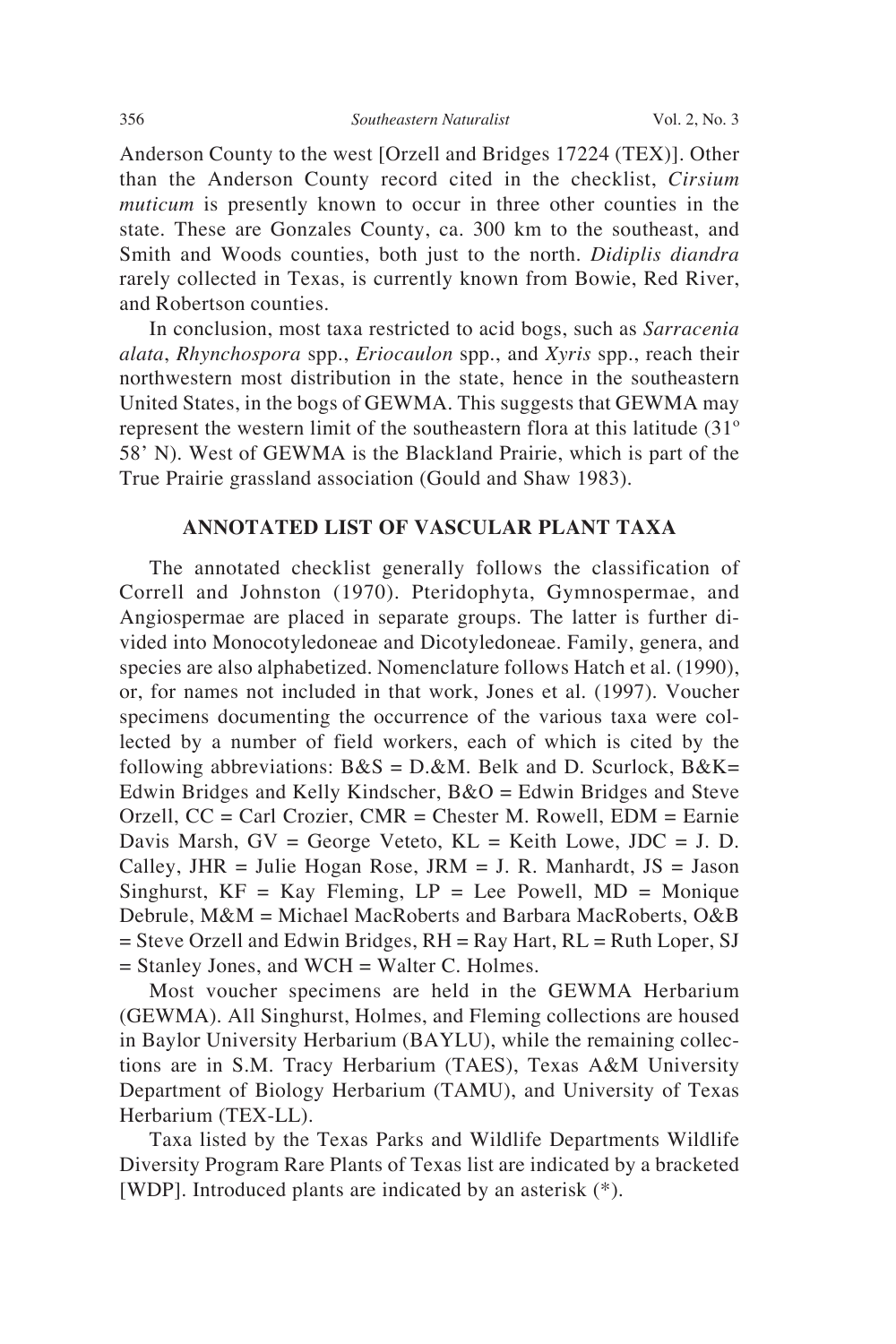#### **VASCULAR PLANT TAXA OF GUS ENGELING WILDLIFE MANAGEMENT AREA**

ASPLENIACEAE *Asplenium platyneuron* (L.) B.S.P. - CMR 16989 AZOLLACEAE *Azolla caroliniana* Willd. - JS 7377 BLECHNACEAE *Woodwardia areolata* (L.) T. Moore - CMR 16986 DENNSTAEDTIACEAE *Pteridium aquilinum* (L.) Kuhn var. *pseudocaudatum* (Clute) Heller - MD 1105 DRYOPTERIDACEAE *Athyrium filix-femina* (L.) Roth var. *asplenioides*(Michx.) Farw. - JS 7376 *Onoclea sensibilis* L. - GV s.n. *Woodsia obtusa* (Spreng.) Torr. - JS 7533 EQUISETACEAE *Equisetum hyemale* L. ssp. *affine* (Engelm.) Eat. - JS 7403 LYCOPODIACEAE *Lycopodiella appressa* (Chapman) Cranfill - MD 1327 *Pseudolycopodiella caroliniana* (L.) Holub - JS 7442 MARSILEACEAE *Marsilea vestita* Hook & Grev. - JS 7443 OPHIOGLOSSACEAE *Botrychium biternatum* (Savig) Underw. - JS 7381 *Botrychium lunarioides* (L.) Sw. - JS 7380 *Botrychium virginianum* (L.) Sw - JS 7378 *Ophioglossum crotalophoroides* Walt. - JS 7456 *Ophioglossum vulgatum* L. - WCH & JS 12113 OSMUNDACEAE *Osmunda cinnamonea* L. - MD 1100 *Osmunda regalis* L. var. *spectabilis* (Willd.) Gray - CMR 16987 POLYPODIACEAE *Pleopeltis polypodioides* (L.) Andrews & Windham var. *michauxiana* (Weath.) Andrews & Windham - JS 7479 SELAGINELLACEAE *Selaginella apoda* (L.) Spring - M&M 3775 *Selaginella arenicola* L. ssp. *riddellii* (Van Eselt.) Tyron - JS 7544 THELYPTERIDACEAE *Thelypteris palustris* Schott - O&B 6590

PTERIDOPHYTA (FERN & FERN ALLIES)

#### GYMNOSPERMAE (PINES & RELATIVES)

CUPRESSACEAE *Juniperus virginiana* L. - JS 7181 PINACEAE *Pinus echinata* Mill. - JS 7191 *Pinustaeda* L. - JS 7190 TAXODIACEAE *Taxodium distichum* (L.) Rich. - JS 7229 ANGIOSPERMAE (FLOWERING PLANTS) MONOCOTYLEDONEAE (MONOCOTS) ACORACEAE *Acorus americanus* L. - JS 7356 AGAVACEAE *Manfreda virginica* (L.) Pers. - WCH 11811 *Yucca louisianensis* Trel. - JS 7216 ALISMATACEAE *Echinodorus cordifolius* (L.) Griseb. ssp. *fluitans* (Fassett) R. Haynes & L.B. Holm.- Nielsen - JS 7540 *Sagittaria latifolia* Willd. - EDM s.n. *Sagittaria platyphylla* (Engelm.) J. G. Smith - JS 7496 ARACEAE *Arisaema dracontium* (L.) Schott - JS 7274 *Arisaema triphyllum* (L.) Schott ssp. *triphyllum* - CMR 16985 *Peltandra virginica* (L.) Schott & Endl. - CMR 16984 ARECACEAE *Sabal minor*(Jacq.) Pers. - JS 7250 BROMELIACEAE *Tillandsia usneoides* (L.) L. - JS 7522 BURMANNIACEAE *Burmannia capitata* (J.F. Gmel.) Mart. - JS 7384 COMMELINACEAE *Commelina erecta* L. - GV s.n *Commelina virginica* L. - JS 7394 *Tradescantia hirsutiflora* Bush - MD 1073 *Tradescantia reverchonii* Bush - B&K 13738 *Tradescantia subacaulis* Bush - EDM 267 CYPERACEAE *Bulbostylis capillaris* (L.) Clarke - JS 7542 *Bulbostylis ciliatifolia* (Ell.) Fern. - M&M 3446 *Carex alata* Torr. - SJ 13560 *Carex albolutescens* Schwein. - CMR 17273 *Carex atlantica* Bailey - M&M 3841 *Carex caroliniana* Schwein. - EDM 216 *Carex cherokeensis* Schwein. - EDM 40 *Carex complanta* T. & G. - B&K 13723 *Carex crus-corvi* Kunze - JS 7389 *Carex davisii* Schwein. & Torr. - GV 213 *Carex emoryi* Dewey - WCH & JS 12115 *Carex flaccosperma* L. H. Dewey - CMR 17278 *Carex frankii* Kunth - JRH & CMR 15 *Carex intumescens* Rudge - JMR 4 *Carex joorii* Bailey - GV 210 *Carex leavenworthii* Dewey - EDM 31 *Carex leptalea* Wahl. ssp. *harperi* (Fernald) Weatherby & Griseb. - MD 1114 *Carex longii* Mack. - B&K 13694 *Carex louisianica* Bailey - GV 215 *Carex lurida* Wahl. - JRM 217 *Carex oklahomensis* Mack. - SJ 13559 *Carex oxylepis* Torr. & Hook. - MD 1116 *Carex retroflexa* Muhl. ex Willd. - CMR 17272 *Carex stricta* Lam. - M&M 3813 *Carex vulpinoidea* Michx. - MD 1009 *Cladium mariscoides* (Muhl.) Torr. - B&O

7690, M&M 3990; JS 7391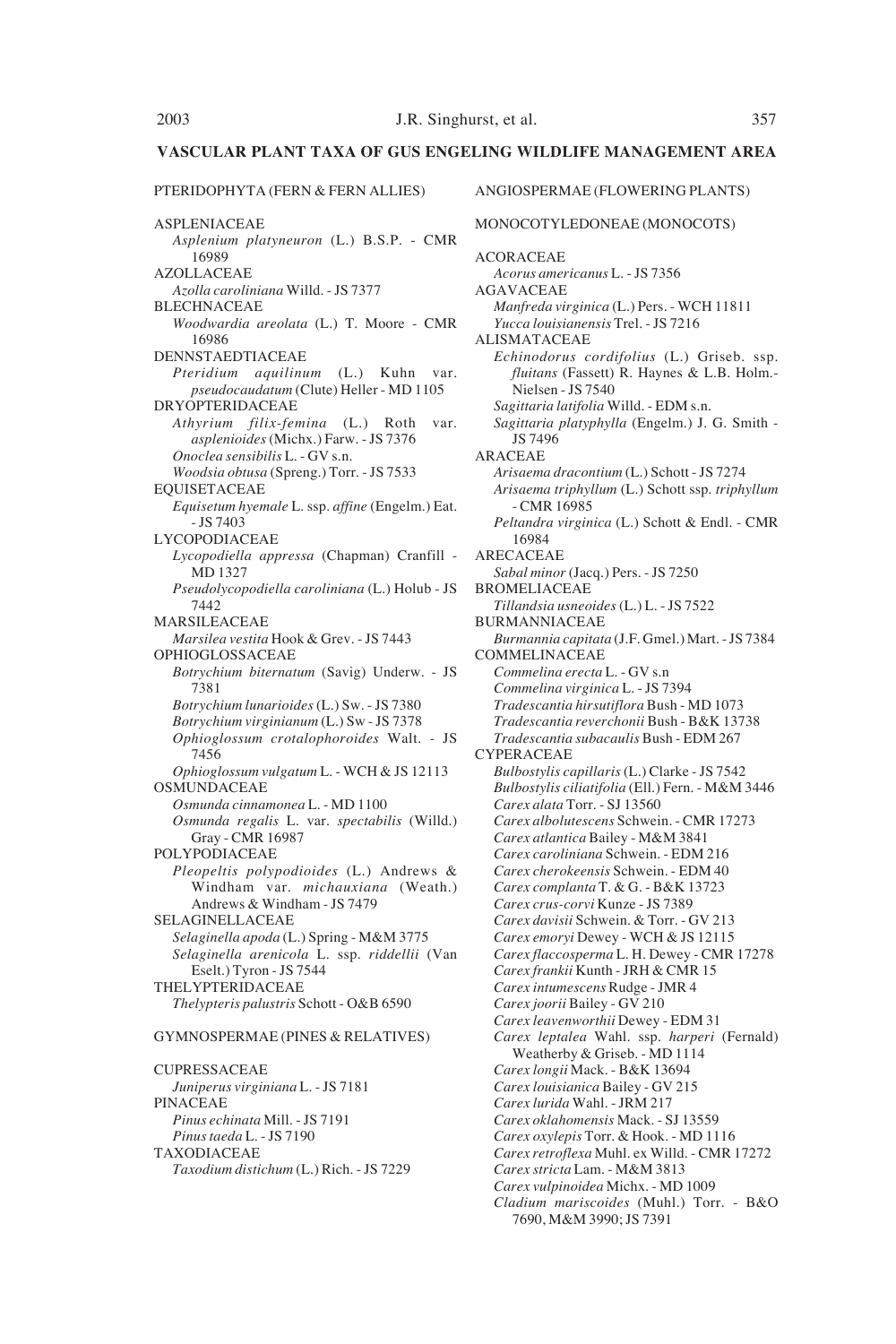*Cladium mariscus* (L.) Pohl ssp. *jamaicense* (Crantz) Kukenth. - M&M 3993 *Cyperus erythrorhizos* Muhl. - JS 7397 *Cyperus esculentus* L. - EDM 220 *Cyperus grayioides* Mohlenb. - B&O 7981 *Cyperus haspan* L. - EDM 221 *Cyperus hystricinus* Fern. - EDM 314 *Cyperus odoratus* L. - M&M 3690 *Cyperus plukenetii* Fern. - MD 1346 *Cyperusretroflexus* Buckl. - EDM 223 *Cyperusretrorsus* Chapm. - GV 226 *Cyperus virens* Michx. - GV 225 *Eleocharis equisetoides*(Ell.) Torr. - JS 7549 *Eleocharis olivacea* Torr. - M&M 3708 *Eleocharis quadrangulata* (Michx.) Roemer & J.A.Schultz - O&B 7958 *Eleocharistortilis*(Link) Schult. - B&K 13719 *Eleocharis vivipara* Link - WCH & JS 12382 *Fimbristylis autumnalis* (L.) Roem. & Schult. - JS 7408 *Fimbristylis vahlii* (Lam.) Link - JS 7409 *Fuirena squarrosa* Michx. - EDM 233 *Isolepis carinata* Hook & Arn. ex Torr. - JS 7504 *Isolepis molesta* (Johnston) Smith - SJ 13561 *Rhynchospora caduca* Ell. - O&B 7971 *Rhynchospora cephalantha* Gray - M&M 3561 *Rhynchospora chalarocephala* Fern. & Gale - B&O 7972 *Rhynchospora corniculata* (Lam.) Gray - EDM 260 *Rhynchospora globularis* (Chapm.) Small - EDM 257 *Rhynchospora glomerata* (L.) Vahl - EDM 260 *Rhynchospora gracilenta* Gray - B&O 7183 *Rhynchospora oligantha* Gray - B&K 13720 *Rhynchospora rariflora* (Michx.) Ell. - B&O 7191 *Rhynchospora scirpoides* (Torr.) Gray - JS 11400 *Rhynchospora stenophylla* Chapm. ex M. Curtis - B&O 7954 *Scirpus cyperinus*(L.) Kunth - MD 1277 *Scleria reticularis* Michx. var. *pubescens* Britt. - B&O 7964 *Scleria triglomerata* Michx. - JS 7505 DIOSCOREACEAE *Dioscorea quaternata* (Walt.) J.F. Gmel. - JS 7399 ERIOCAULACEAE *Eriocaulon decangulare* L. - EDM 230 *Eriocaulon koernickianum* Van Heurck & Muell. Arg. - B& K 13698 *Eriocaulon texense* Korn. - B&O 6593 HYDROCHARITACEAE *Egeria densa* Planch. - JS 7402 IRIDACEAE *Alophia drummondii* (Graham) Foster - EDM 379 *Herbertia lahue* (Mol.) Goldblatt ssp. *caerulea* (Herb.) Goldblatt - GV s.n. *Iris hexagona* Walt. var. *flexicaulis* (Small) Foster - MD 1070 *Iris virginica* L. - M&M 3821 *Nemastylis geminiflora* Nutt. - EDM 44 *Sisyrinchium albidum* Raf. - EDM 12

*Sisyrnchium campestre* Bicknell - MD 1097 *Sisyrnchium langloisii* Greene - EDM 44 *Sisyrnchium rosulatum* Bicknell - JS 7511 *Sisyrinchium sagittiferum* Bicknell - JS 7512 JUNCACEAE *Juncus bufonius* L. - EDM 242 *Juncus capitatus* Weigel - JS 7431 *Juncus coriaceus* Mack. - MD 1293 *Juncus diffusissimus* Buckl. - JHR 14 *Juncus effusus* L. var. *solutus* Fern. & Wieg. - EDM 244 *Juncusinterior* Wieg. - EDM 241 *Juncus marginatus* Rostk. var. *setosus* Cov. - GV 247 *Juncusrepens* Michx. - GV 246 *Juncusscirpoides* Lam. - EDM 178 *Juncustorreyi* Cov. - JHR 23 *Juncustrigonocarpus* Steud. - MD 1358 *Juncus validus* Cov. - EDM 179 *Luzula bulbosa* (Wood) Smyth & Smyth - JS 7434 LEMNACEAE *Lemna minuta* Kunth - WCH 11323 *Lemna obscura* (Austin) Daubs - WCH 11804 *Spirodela polyrhiza* (L.) Schleid. - WCH 11803 *Wolffia brasiliensis* Wedd. - WCH 11807 *Wolffia columbiana* H. Karst - WCH 11824 LILIACEAE *Allium canadense* L. var. *canadense* - JS 7541 *Allium drummondii* Regel - EDM 378 *Cooperia drummondii* Herb. - JS 7395 *Crinum americanum* L. - JS 7554 *Erythronium albidum* Nutt. - JS 7405 *Hymenocallis eulae* Shinners - WCH & JS 12360 *Hymenocallis liriosme* (Raf.) Shinners - JS 7423 *Hypoxis hirsuta* (L.) Cov. - EDM 40 *Melanthium virginicum* L. - DJC & EDM 30 \**Muscari neglectum* Guss ex Ten. - JS 7447 \**Narcissusjonquilla* L. - JS 7451 *Nothoscordum bivalve* (L.) Britt. - EDM 38, 37 *Zigadenus densus* (Desr.) Fern. - M&M 3820 MARANTACEAE *Thalia dealbata* Fraser ex Roscoe - JS 7521 MAYACACEAE *Mayaca fluviatilis* Aubl. - CMR 17279 ORCHIDACEAE *Calopogon tuberosus*(L.) B.S.P. - M&M 3974 *Corallorhiza wisteriana* Conrad - JS 7553 *Habenaria repens* Nutt. - JS 7552 *Plantanthera ciliaris*(L.) Lindley - CMR 17966 *Pogonia ophioglossoides*(L.) Juss. - JS 7537 *Spiranthes cernua* (L.) Rich. - MD 1331 *Spiranthes lacera* (Raf.) Raf. var. *gracilis* (Bigel.) Luer. - EDM 50 *Spirantheslaciniata* (Small.) Ames. - JS 7548 POACEAE *Agrostis hyemalis*(Walt.) B.S.P. - M&M 3974 *Agrostis perennans*(Walt.) Tuck. - M&M 3974 *Agrostisscabra* Willd. - M&M 3697 \**Aira caryophyllea* L. var. *capillaris* A. Mutel - GV 1 *Alopecurus carolinianus* Walt. - JS 7219 *Andropogon glomeratus* (Walt.) B.S.P. - JS 7223 *Andropogon ternarius* Michx. - GV s.n.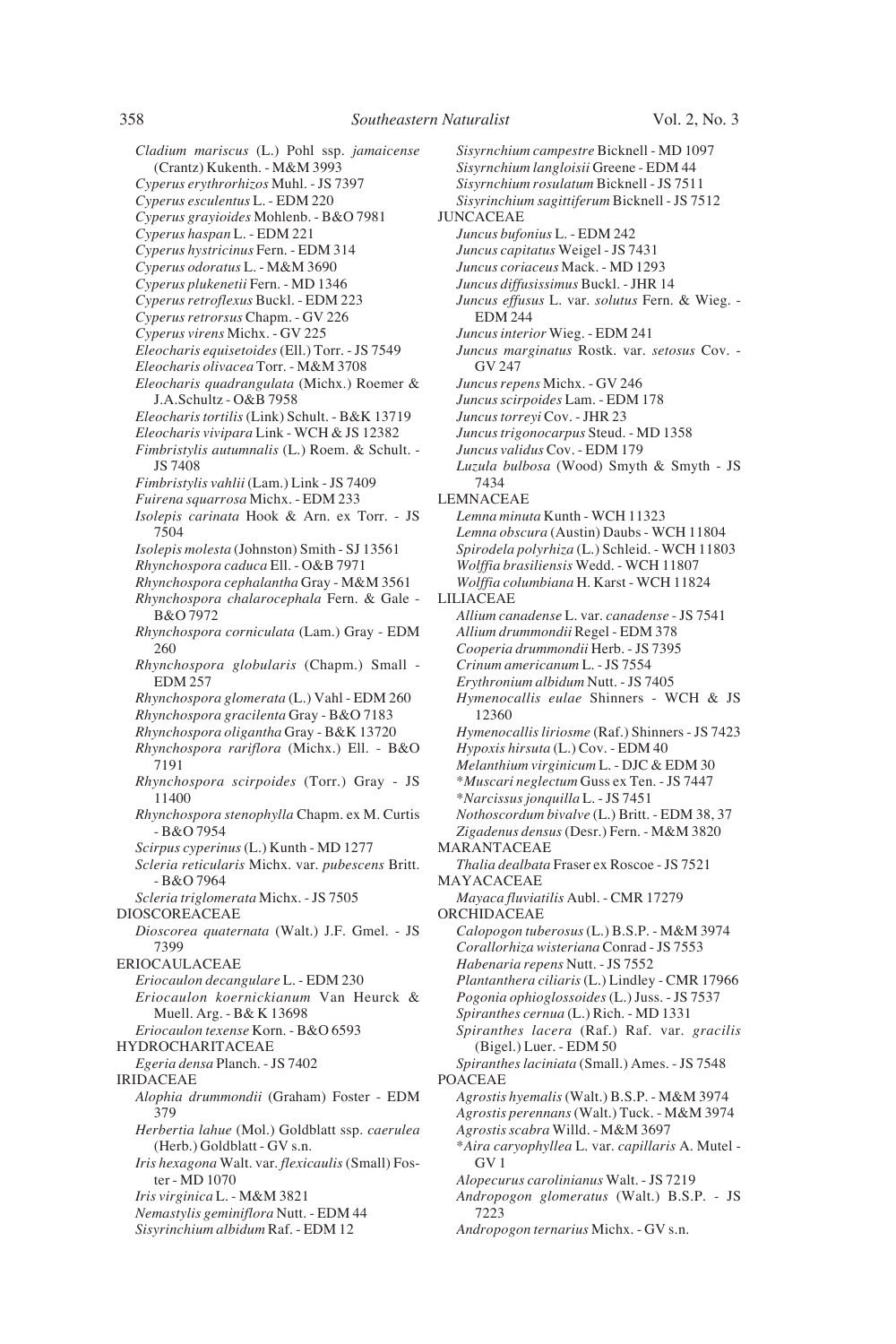*Andropogon virginicus* L. - GV 6 *Aristida desmantha* Trin. & Rupr. - MD 1312 *Aristida lanosa* Muhl. ex Ell. - O&B 8634 *Aristida longespica* Poir. - EDM s.n. *Aristida oligantha* Michx. - EDM s.n. *Aristida purpurescens* Poir. - GV s.n. *Arundinaria gigantea* (Walt.) Muhl. - JS 7193 \**Avena sativa* L. - WCH & JS 12123 *Axonopus compressus*(Sw.) Beauv. - EDM 287 \**Bothriochloa ischaemum* (L.) Keng var. *songarica* (Fisch. & Mey.) Celariar & Harlan - JS 7220 *Bothriochloa laguroides*(DC.) Herter - JS 7224 *Bouteloua hirsuta* Lag. - GV 18 *Brachiaria texana* (Buckl.) S. T. Blake - EDM 44 \**Briza minor* L. - JS 7221 \**Bromus catharticus* Vahl - WCH & JS 12133 \**Bromus japonicus* Thunb ex Murray - WCH & JS 12138 *Bromus pubescens* Muhl. ex Willd. - JS 7227 \**Bromustectorum* L. - EDM 20 *Cenchrusspinifex* Cana. - EDM 134 *Chasmanthium latfolium* (Michx.) Yates - EDM 17 *Chasmanthium laxum* (L.) Yates - WCH 11859 *Chasmanthium sessiliflorum* (Poir.) Yates - GV  $24$ *Chloris verticillata* Nutt. - JS 7258 *Cinna arundinacea* L. - M&M 3583-B *Coelorachis cylindrica* (Michx.) Nash - B&K 13736 *Coelorachisrugosa* (Nutt.) Nash - M&M 3681 \**Cynodon dactylon* (L.) Pers. - JS 7222 \**Digitaria cognata* (Schult.) Pilger - EDM 73 \**Digitaria filiformis*(L.) Koel. - EDM 40 \**Digitaria sanguinalis* (L.) Scop. - EDM 42 *Echinochloa crusgallii* (L.) Beauv. - EDM 44 *Echinochloa walteri* (Pursh) Heller - JS 7259 \**Eleusine indica* (L.) Gaertn. - JS 7260 *Elymus canadensis* L. - JS s.n. *Elymus virginicus* L. - EDM 45 *Eragrostis capillaris* (L.) Nees - GV 49 *Eragrostis cilianensis*(All.) Janchen - JS 7261 *Eragrostis curtipedicellata* Buckl. - EDM 21 *Eragrostis hypnoides*(Lam.) B.S.P. - GV 48 *Eragrostis pilosa* (L.) Beauv. - GV 58 *Eragrostis secundiflora* Presl ssp. *oxylepis* (Torr.) S.D. Koch. - EDM 51 *Eragrostisspectabilis*(Pursh) Steud. - EDM 63 *Eragrostistrichoides*(Nutt.) Wood - GV 60 *Gymnopogon ambiguus* (Michx.) B.S.P. - EDM 70 \**Hordeum pusillum* Nutt. - JS 7262 *Leersia hexandra* Sw. - EDM 91 *Leersia lenticularis* Michx. - MD 1279 *Leersia oryzoides* (L.) Sw. - M&M 3693; JS 7263 *Leersia virginica* Willd. - GV 72 \**Lolium perenne* L. - JS 7264 *Melica mutica* Walt. - JS 7264 *Muhlenbergia schreberi* Gmel. - GV 74 *Oplismenus hirtellus*(L.) Beauv. - GV 75 *Panicum aciculare* Desv. ex Poir. var. *angustifolium* (Elliott) Wipff & Jones - GV

35

*Panicum acuminatum* Sw. - EDM 203 *Panicum anceps* Michx. - EDM 104 *Panicum brachyanthum* Steud. - EDM 93 *Panicum dichotomum* L. - EDM 96 *Panicum gymnocarpon* Ell. - EDM 95 *Panicum hians* Ell. - EDM 97 *Panicum hemitomon* Schult. - EDM 107 *Panicum laxiflorum* Lam. - GV 34 *Panicum nodatum* Hitchc. & Chase - JS 5366 *Panicum oligosanthes* Schult. - GV 30 *Panicum rigidulum* Nees - GV 100 *Panicum scabriusculum* Ell. - M&M 3816, 3711 *Panicum scoparium* Lam. - EDM 269 *Panicum verrucosum* Muhl. - M&M 3673 *Panicum virgatum* L. - JS 7266 \**Paspalum dilatatum* Poir. - JS 7267 *Paspalum floridanum* Michx. - EDM 115 *Paspalum laeve* Michx. - EDM 113 \**Paspalum notatum* Flugge. - JS 7268 *Paspalum plicatulum* Michx. - M&M 3582 *Paspalum praecox* Walt. - M&M 3678 *Paspalum setaceum* Michx. - GV 108 \**Paspalum urvillei* Steud. - GV 114 *Phalaris caroliniana* Walt. - JS 7269 *Piptochaetium avenaceum* (L.) Parodi - JS 7217 \**Poa annua* L. - JS 7218 *Saccharum alopecuroides*(L.) Nutt. - GV 66 *Saccharum giganteum* (Walt.) Pers. - EDM 65 *Saccharum baldwinii* Spreng. - EDM 64 *Sacciolepisstriata* (L.) Nash - MD 1276 *Schizachyrium scoparium* (Michx.) Nash - JS 7270 *Setaria parviflora* (Poir.) Kerguelen - EDM 79 *Sorghastrum elliottii* (Mohr) Nash - JS 7271 *Sorghastrum nutans*(L.) Nash - EDM 80, 82 \**Sorghum halepense* (L.) Pers. - JS 7272 *Sphenopholis obtusata* (Michx.) Scribn. - EDM 83, 84 *Sporobolus compositus* (Poir.) Merr. var. *clandestinus* (Biehler) J. Wipff & S. D. Jones - EDM 131 *Sporobolus compositus*(Poir.) Merr. - GV 126 *Sporobolus cryptandrus* (Torr.) Gray - EDM 125 \**Sporobolus indicus*(L.) R. Br. - EDM 127 *Sporobolus junceus*(Michx.) Kunth - GVM 124 *Sporobolus pyramidatus* (Lam.) A.S. Hitchc. - EDM 128 *Sporobolus vaginiflorus* (T. & G.) Torr. - EDM 129 \**Stenotaphrum secundatum* (Walt.) O. Ktze. - JS 7273 *Tridens eragrostoides* (Vasey & Scribn.) Nash - EDM 85 *Tridensflavus* (L.) A.S. Hitchc. - EDM 86 *Tridensstrictus*(Nutt.) Nash. - EDM 88 *Triplasis purpurea* (Walt.) Chapm. - GV89 *Tripsacum dactyloides*(L.) L. - JS 7274 *Triticum aestivum* L. - WCH & JS 12127 *Vulpia octoflora* (Walt.) Rydb. - EDM 68 *Vulpia sciurea* (Nutt.) Henr. - EDM 67 *Zizaniopsis miliacea* (Michx.) Doell & Aschers.  $-$  EDM 92 PONTEDERIACEAE

*Heteranthera dubia* (Jacq.) MacM. - JRH 13 *Pontederia cordata* L. - JS 7480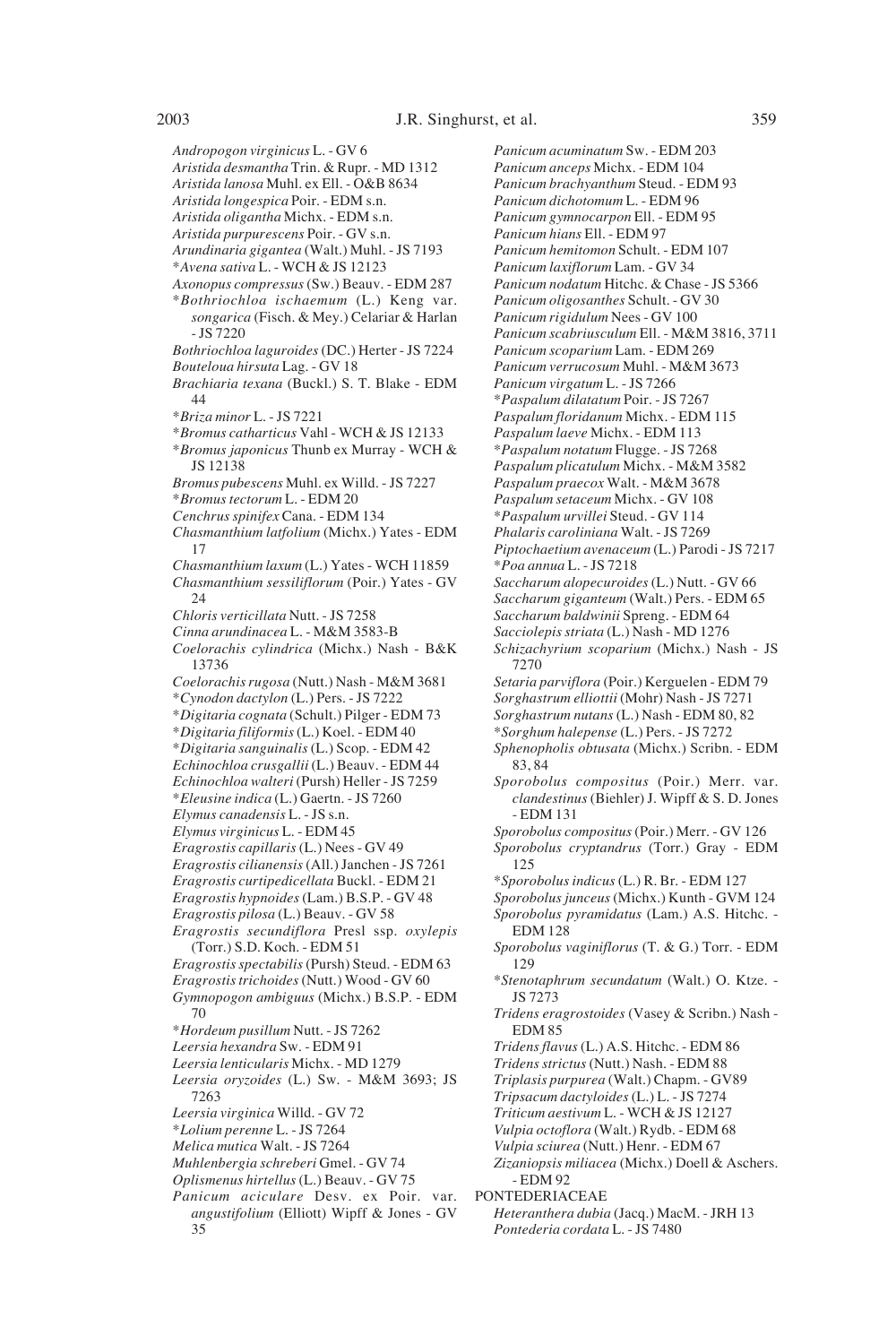POTAMOGETONACEAE *Potamogeton diversifolius* Raf. - JS 7483 *Potamogeton foliosus* Raf. - WCH & JS 12338 *Potamogeton nodosus* Poir. - JS 7484 SMILACACEAE *Smilax bona-nox* L. - EDM 63 *Smilax glauca* Walt. - EDM 319 *Smilax laurifolia* L. - JS 7215 *Smilax rotundifolia* L. - MD 1082 *Smilax smallii* Morong - JS 7225 *Smilax tamnoides* L. - JS 7253 SPARGAGINACAE *Sparganium americanum* Nutt. - EDM 263 TYPHACEAE *Typha latifolia* L. - JS 7210 XYRIDACEAE *Xyris ambigua* Kunth - EDM 272 *Xyris baldwiniana* Schult. - B&O 7187 *Xyris diformis* Chapm. - M&M 3407 *Xyris jupicai* Rich. - JS 7535 *Xyris torta* J. E. Smith - JS 7534

#### DICOTYLEDONAE (DICOTS)

ACANTHACEAE *Dicliptera brachiata* (Pursh) Spreng. - JS 7398 *Hygrophila lacustris* (Schlecht. & Cham.) Nees - JS 7551 *Justicia ovata* (Walt.) Lindau var. *lanceolata* (Chapm.) Long. - JS 7432 *Ruellia caroliniensis* (J.M.Gmel) Steyd. - DJC  $\&$  EDM  $\&$ *Ruellia humilis* Nutt. - EDM 266 ACERACEAE *Acer negundo* L. - EDM 162 *Acer rubrum* L. - JS 7178 AMARANTHACEAE *Amaranthus blitum* L. - JS 7369 \**Amaranthusspinosus* L. - EDM 100 *Froelichia drummondii* Moq. - EDM 178 *Froelichia gracilis*(Hook.) Moq. - JS 7410 *Iresine rhizomatosa* Standl. - JS 7430 ANACARDIACEAE *Rhus aromatica* Ait. - EDM 66 *Rhus copallina* L. - EDM 152 *Rhus glabra* L. - EDM 153 *Rhuslanceolata* (Gray) Britt. - EDM 297 *Rhustrilobata* Nutt. - EDM 2 *Toxicodendron radicans* (L.) O. Ktze. - EDM 67 APIACEAE (UMBELLIFERAE) *Centella erecta* (L.) Fern. - JS 7390 *Chaerophyllum tainturieri* Hook. - JS 6169 *Cicuta maculata* L. - WCH & JS 12354 *Cyclospermum leptophyllum* Sprague ex Britt. & Wilson - WCH & JS 12140 *Daucus pusillus* Michx. - EDM 418 *Eryngium integrifolium* Walt. - EDM 228 *Eryngium prostratum* Nutt. ex DC. - JS 7404 *Eryngium yuccifolium* Michx. - EDM s.n. *Hydrocotyle ranunculoides* L. f. - JS 7421 *Hydrocotyle verticillata* Thunb. - JS 4722 *Limnosciadium pumilum* (Engelm. & Gray) Math. & Const. - JS 7436 *Oxypolisrigidior* (L.) Raf. - GV s.n. *Polytaenia texana* (Coult. & Rose) Math. & Const. - EDM s.n.

*Ptilimium capillaceum* (Michx.) Raf. - EDM 228 *Ptilimium costatum* (Ell.) Raf. - MD 1354 *Sanicula canadensis* L. - JS 7501 *Spermolepis divaricata* (Walt.) Raf. ex Ser. - JS 7515 *Zizia aurea* (L.) Koch - JS 7536 APOCYNACEAE *Amsonia tabernaemontana* Walt. - JS 7358 *Apocynum cannabinum* L. - JS 7372 *Trachelospermum difforme* (Walt.) Gray - JS 7214 AQUIFOLIACEAE *Ilex decidua* Walt. - MD 1371 *Ilex opaca* Soland. in Ait. - MD 1339 *Ilex vomitoria* Soland. in Ait. - EDM 157 ARALIACEAE *Aralia spinosa* L. - WCH & JS 12114 ARISTOLOCHIACEAE *Aristolochia reticulata* Jacq. - GV 387 ASCLEPIDACEAE *Asclepias amplexicaulis* Sm. - EDM 392 *Asclepias obovata* Ell. - CMR 389 *Asclepiasrubra* L. - CMR 388 *Asclepiastomentosa* Ell. - WCH & JS 12345 *Asclepias tuberosa* L. ssp. *interior* Woods. - CMR 390 *Asclepias verticillata* L. - JS 7375 *Matelea cynanchoides* (Engelm.) Woods. - JS 7444 *Matelea decipiens*(Alex.) Woods. - DF s.n. *Matelea gonocarpos*(Walt.) Shinners - JS 7445 ASTERACEAE (COMPOSITAE) *Acmella oppositifolia* (Lam.) Jansen var. *repens* (Walt.) Jansen - JS 6305 *Ambrosia artemisiifolia* L. - EDM 274 *Ambrosia cumanensis* Kunth in H.B.K. - JS 7294 *Ambrosia trifida* L. - JS 7295 *Antennaria parlinii* Fern. ssp. *fallax* (Greene) Bayer & Stebbins - EDM 276 *Anthemis cotula* L. - EDM 277 Aphanostephus skirrhobasis *(DC.) Trel. - JS 7297 Ageratina rugosa* (L.) King & Rob. - JS 7312 *Baccharis halimifolia* L. - JS s.n. *Berlandiera pumila* (Michx.) Nutt. - EDM 285 *Berlandiera betonicifolia* (Hook.) Small - WCH 11819 *Bidens aristosa* (Michx.) Britt. - JS 7306 *Bidens bipinnata* L. - JS 7304 *Bidenslaevis*(L.) B.S.P. - MD 1274 *Boltonia diffusa* Ell. - EDM s.n. *Brickellia eupatorioides*(L.) Shinners - JS 7305 *Calyptocarpus vialis* Less. - JS 7302 *Chaetopappa asteroides* Nutt. ex DC. - EDM 289 *Chrysopsis pilosa* Nutt. - MD 1321 *Cirsium horridulum* Michx. - GV 291 *Cirsium muticum* Michx. - O&B 7974 *Conoclinium coelestinum* (L.) DC. - JS 3713 *Conyza canadensis*(L.) Cronq. - EDM 292 *Coreopsis basalis*(Dietr.) Blake. - RL s.n. *Coreopsis intermedia* Sherff - JS 7282 *Coreopsis tinctoria* Nutt. - JS 7285

*Coreopsis tripteris* L. - O&B 7970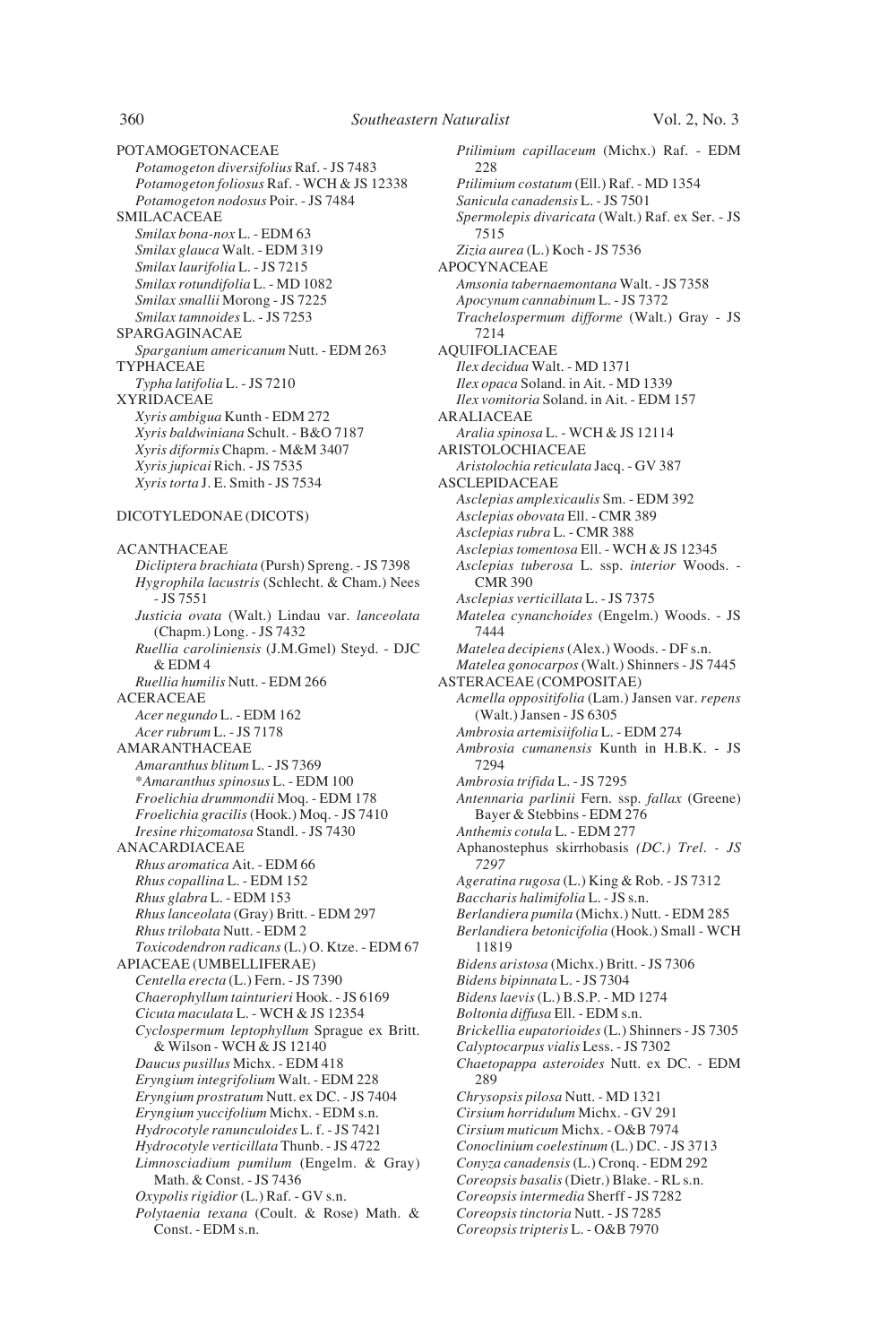*Croptilon divaricatum* (Nutt.) Raf. - JS 7289 *Doellingeria sericocarpoides* Small - O&B 8636 *Echinacea pallida* (Nutt.) Nutt. - JS 7290 *Echinacea sanguinea* Nutt. - EDM 95 *Eclipta prostrata* (L.) L. - JS 7291 *Elephantopus carolinianus* Raeusch. - JS 7292 *Elephantopustomentosus* L. - JS 7293 *Erechitites hieraciifolia* (L.) Raf. ex DC. - JS 7303 *Erigeron philadelphicus* L. - JS 7307 *Erigeron strigosus* Willd. - WCH & JS 12372 *Erigeron tenuis* T. & G. - JS 7308 *Eupatorium capillifolium* (Lam.) Small - WCH 12427 *Eupatorium compositifolium* Walt. - JS 7310 *Eupatorium glaucescens* Ell. - WCH 11809 *Eupatorium perfoliatun* L. - WCH 11325 *Eupatorium rotundifolium* L. - JS 7309 *Eupatorium serotinum* Michx. - JS 7315 *Euthamia leptocephala* (T. & G.) Greene - JS 7318 *Evax candida* (T. & G.) Gray - JS 7316 *Evax verna* Raf. - JS 7317 \**Facelisretusa* (Lam.) Sch. Bip. - JS 7320 *Fleischmannia incarnatum* (Walt.) King & Rob. - JS 7311 *Gaillardia aestivalis*(Walt.) Rock - JS 7324 *Gaillardia pulchella* Foug. - WCH & JS 12380 *Gamochaeta falcata* (Lam.) Cabrera - EDM 57- 63a *Gamochaeta pensylvanica* (Willd.) Cabrera - EDM 57-63b *Gamochaeta purpurea* (L.) Cabrera - JS 7322 *Helenium amarum* (Raf.) Rock - JS 7323 *Helianthus angustifolius* L. - M&M 3548; JS 7327 *Helianthus debilis* Nutt. - JS 7321 *Helianthus hirsutus* Raf. - JS 7325 *Helianthus mollis* Lam. - JS 7328 *Heterotheca subaxillaris* (Lam.) Britt. & Rusby - JS 7329 *Hieracium gronovii* L. - JS 7330 *Hymenopappus carrizoanus* B.L. Turner - JS 10542a Hymenopappus scabiosaeus L'Her. - JS 7335 *Hymenopappus scabiosaeus* LíHer. var. *artemisiifolius* (DC.) Gandhi & Thomas - JS 10538a \**Hypochaeris brasiliensis* (Less.) Griseb. - WCH & JS 12143 *Iva angustifolia* Nutt. ex DC. - EDM 12 *Iva annua* L. - JS 7332 *Krigia cespitosa* (Raf.) Chamb. - JS 7281 *Krigia dandelion* (L.) Nutt. - EDM s.n. *Lactuca canadensis* L. - JS 7334 *Lactuca floridana* (L.) Gaertn. - JS 7331 *Lactuca serriola* L. - JS 7333 *Liatris elegans*(Walt.) Michx. - JS 7336 *Liatrissquarrosa* (L.) Michx. - JS 7337 *Mikania scandens* (L.) Willd. - JS 7340 *Packera glabella* (Poir.) Jeff. - JS 7350 *Packera obovata* (Muhl. ex Willd.) Weber & Love - JS 7352 *Palafoxia reverchonii* (Bush) Cory - WCH 11813

*Palafoxia rosea* (Bush) Cory - WCH 11852 *Parthenium hysterophorus* L. - KF 1103 *Pityopsis graminifolia* (Michx.) Nutt. - DJC & EDM 93 *Pluchea camphorata* (L.) DC. - JS 7343 *Pluchea foetida* (L.) DC. - JS 7341 *Pluchea odorata* (L.) Cass. - JS 7346 *Pluchea purpurescens*(Sw.) DC. - JS 7346 *Pluchea rosea* Godfrey - JS 7345 *Pseudognaphalium obtusifolium* (L.) Hill. & Burtt - JS 7326 *Pyrrhopappus carolinianus*- WCH 11326 *Rudbeckia grandiflora* (D. Don) DC. - JS 7348 *Rudbeckia hirta* L. - JS 7351 *Senecio ampullaceus* Hook. - JS 7349 *Silphium radula* Nutt. - WCH & JS 12381 *Solidago arguta* Ait. - JS 7347 *Solidago canadensis* L. - EDM s.n. *Solidago nemoralis* Ait. - JS 7353 *Solidago odora* Ait. - MD 1319 *Solidago petiolaris* Ait. - EDM s.n. *Solidago radula* Nutt. - JS 7338 *Solidago rugosa* Mill - M&M 3598, 3569 *Solidago ulmifolia* Muhl. ex Willd. - GV s.n. \**Soliva mutsii* Kunth - JS 7354 *Soliva sessilis* Lop. & Pav. - JS 7355 \**Sonchus oleraceus* L. - WCH 11327 *Symphyotrichum drummondii* Lindl. - JS 7298 *Symphyotrichum dumosum* (L.) G. Nesom. - JS 7299 *Symphyotrichum ericoides* (L.) G. Nesom. - MD 1282; EDM 281 *Symphyotrichum eulae* (Shinners.) G. Nesom. - JS 6308 *Symphyotrichum lateriflorus* (L.) Britt. - M&M 3680 *Symphyotrichum oolentangiensis* Riddell - JS 7301 *Symphyotrichum patens* (Ait.) G. Nesom. - GV 280 *Symphyotrichum puniceum* (L.) Love & Love var. scabricaulis (Shinners) G. Nesom - MD 1348 *Symphyotrichum sericeum* (Vent.) G. Nesom - JS 7300 *Symphyotrichum umbellatus* Mill. var. *latifolius* Gray - MD 1352 \**Taraxacum officinale* Weber ex Wiggers - JS 7360 *Tetragonatheca ludoviciana* (T. & G.) Gray s.n. *Thelesperma filifolium* (Hook.) Gray - JS 7361 *Verbesina encelioides* (Cav.) Benth. & Hook. ex Gray. - MD 1316 *Verbesina helianthoides* Michx. - WCH & JS 12361 *Verbesina virginica* L. - JS 7362 *Vernonia baldwinii* Torr. - JS 7364 *Vernonia gigantea* (Walt.) Trel. - JS 7363 *Vernonia missurica* Raf. - JS 7365 *Vernonia texana* (Gray) Small. - EDM s.n. *Xanthium strumarium* L. - JS 7366 BERBERIDACEAE *Podophyllum peltatum* L. - EDM 256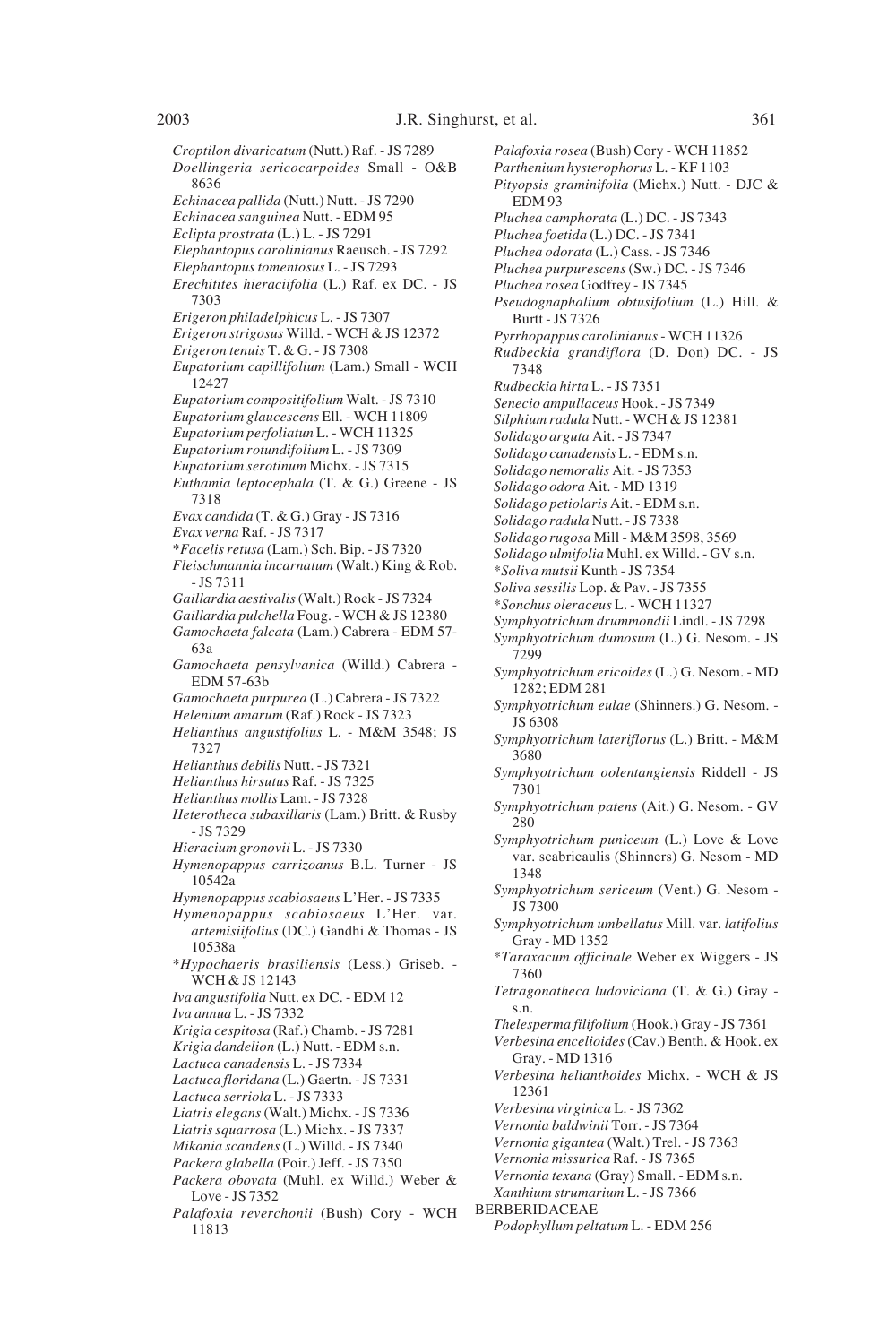BETULACEAE *Alnus serrulata* (Dryand ex Ait.) Willd. - M&M 4030 *Betula nigra* L. - EDM 70 *Carpinus caroliniana* Walt. - JP s.n. *Ostrya virginiana* (Mill.) K. Koch - JS 7244 BIGNONIACEAE *Campsis radicans* (L.) Seem. ex Bureau. - EDM  $149$ *Catalpa speciosa* (Barney) Warder ex Engelm. - JS 7179 BORAGINACEAE \**Buglossoides arvense* (L.) I.M. Johnst. - JS 7383 *Heliotropium indicum* L. - JS 7420 *Lithospermum caroliniense* (Gmel.) MacM. - CMR 16573 *Lithospermum incisum* Lehm. - EDM 252 *Myosotis macrosperma* Englem. - EDM s.n. *Myosotis verna* Nutt. - EDM 57-82 BRASSICACEAE (CRUCIFERAE) *Arabis canadensis* L. - EDM 382 \**Capsella bursa-pastoris* (L.) Medic. - EDM 401 *Cardamine parviflora* L. var. *arenicola* (Britt.) Schulz - MD 1085 *Cardamine pensylvanica* Muhl. ex Willd. - JS 7387 *Descurainia pinnata* (Walt.) Britt. - EDM 421 *Draba brachycarpa* T. & G. - JS 7400 *Lepedium austrinum* Small - EDM 105 *Lepedium virgincum* L. - EDM 105 *Rorippa palustris* (L.) Besser. var. *fernaldiana* (Butters. & Abbe) Stuckey - JS 7490 *Rorippa sessiliflora* (Nutt. ex T. & G.) A.S. Hitchc. - JS 6304 \**Sisymbrium officinale* (L.) Scopoli - JS 7510 *Streptanthus hyacinthoides* Hook. - EDM 105 BUDDLEJACEAE *Polypremum procumbens* L. - EDM 206 CABOMBACEAE *Brasenia schreberi* Gmel. - WCH 11324 CACTACEAE *Opuntia humifusa* (Raf.) Raf. - JS 7457 *Opuntia stricta* (Haw.) Haw. - EDM 62 CALLITRICHACEAE *Callitriche heterophylla* Pursh - JS 7385 CAMPANULACEAE *Lobelia appendiculata* A. DC. - EDM 276 *Lobelia cardinalis* L. - EDM 278 *Lobelia puberula* Michx. - M&M 3597 *Lobelia reverchonii* B.L. Turner - M&M 3683 *Triodanis perfoliata* (L.) Nieuw. - EDM 279 CAPPARIDACEAE *Polanisia erosa* (Nutt.) Iltis - EDM 411 CAPRIFOLIACEAE \**Lonicera japonica* Thunb. - JS 7195 *Lonicera sempervirens* L. - JS 7184 *Sambucus nigra* L. ssp. *canadensis* (L.) Bolli - EDM 151 *Symphoricarpos orbiculatus* Moench - JS 7211 *Viburnum nudum* L. - MD 1110 *Viburnum rufidulum* Raf. - MD 1080 CARYOPHYLLACEAE *Arenaria drummondii* Shinners - EDM 28 \**Arenaria serpyllifolia* L. - JS 7373

*Cerastium brachypodum* (Engelm. ex Gray) Robins. - EDM 406 \**Cerastium glomeratum* Thuillier - JHR 405 *Loeflingia squarrosa* Nutt. - EDM s.n. *Minuartia drummondii* (Shinners) McNeill - EDM 383 *Minuartia patula* (Michx.) Mattf. - EDM 384 *Paronychia drummondii* T. & G. - MD 1299 *Sagina decumbens*(Ell.) T. & G. - JS 7497 *Silene antirrhina* L. - JS 7508 \**Silene gallica* L. - JS 7509 \**Stellaria media* (L.) Vill. - JS 7518 CERATOPHYLLACEAE *Ceratophyllum demersum* L. - WCH 11852 **CHENOPODIACAE** *Chenopodium album* L. - EDM 404 *Chenopodium ambrosioides* L. - EDM & JDC 91 CISTACEAE *Helianthemum carolinianum* (Walt.) Michx. - EDM 193 *Helianthemum georgianum* Chapm. - JS 7418 *Helianthemum rosmarinifolium* Pursh - JS 7419 *Lechea mucronata* Raf. - EDM 193 *Lechea tenuifolia* Michx. - EDM s.n. CLUSIACEAE *Hypericum crux-andreae* (L.) Crantz - JS 7182 *Hypericum drummondii* (Grev. & Hook.) T. & G. - JS 7424 *Hypericum hypericoides*(L.) Crantz - MD 1289 *Hypericum mutilum* L. - EDM 187 *Hypericum punctatum* Lam. - JS 7425 *Triadenum virginicum* (L.) Raf. - MD 1106 *Triadenum walteri* (Gmel.) Gl. - MD 1275 CONVOLVULACEAE *Dichondra carolinensis* Michx. - CMR 17278 *Evolvulus sericeus* Sw. - JS 7407 *Ipomoea cordatotriloba* Denn. var. *torreyana* (Gray) Austin - EDM 249 *Ipomoea lacunosa* L. - JS 7427 *Ipomoea pandurata* (L.) Mey. - JS 7428 *Stylisma pickeringii* (Curt.) Gray var. *pattersonii* (Fern. & Schub.) Myint - EHM 399 CORNACEAE *Cornus drummondii* C. A. Mey. - JS 7233 *Cornusflorida* L. - MD 1326 CRASSULACEAE *Penthorum sedioides* L. - EDM 115 *Sedum nuttallianum* Raf. - JS 7506 CUCURBITACEAE *Melothria pendula* L. - WCH & JS 12376 **CUSCUTACEAE** *Cuscuta compacta* Juss. - CC s.n. *Cuscuta cuspidata* Engelm. - MD 1332 DROSERACEAE *Drosera brevifolia* Pursh - EDM 426 *Drosera capillaris* Poir. - MD 1336 EBENACEAE *Diospyros virginiana* L. - JS 7275 ERICACEAE *Rhododendron oblongifolium* (Small) Millais - MD 1335 *Vaccinium arboreum* Marsh. - EDM 235 EUPHORBIACEAE

*Acalypha gracilens* Gray - MD 1308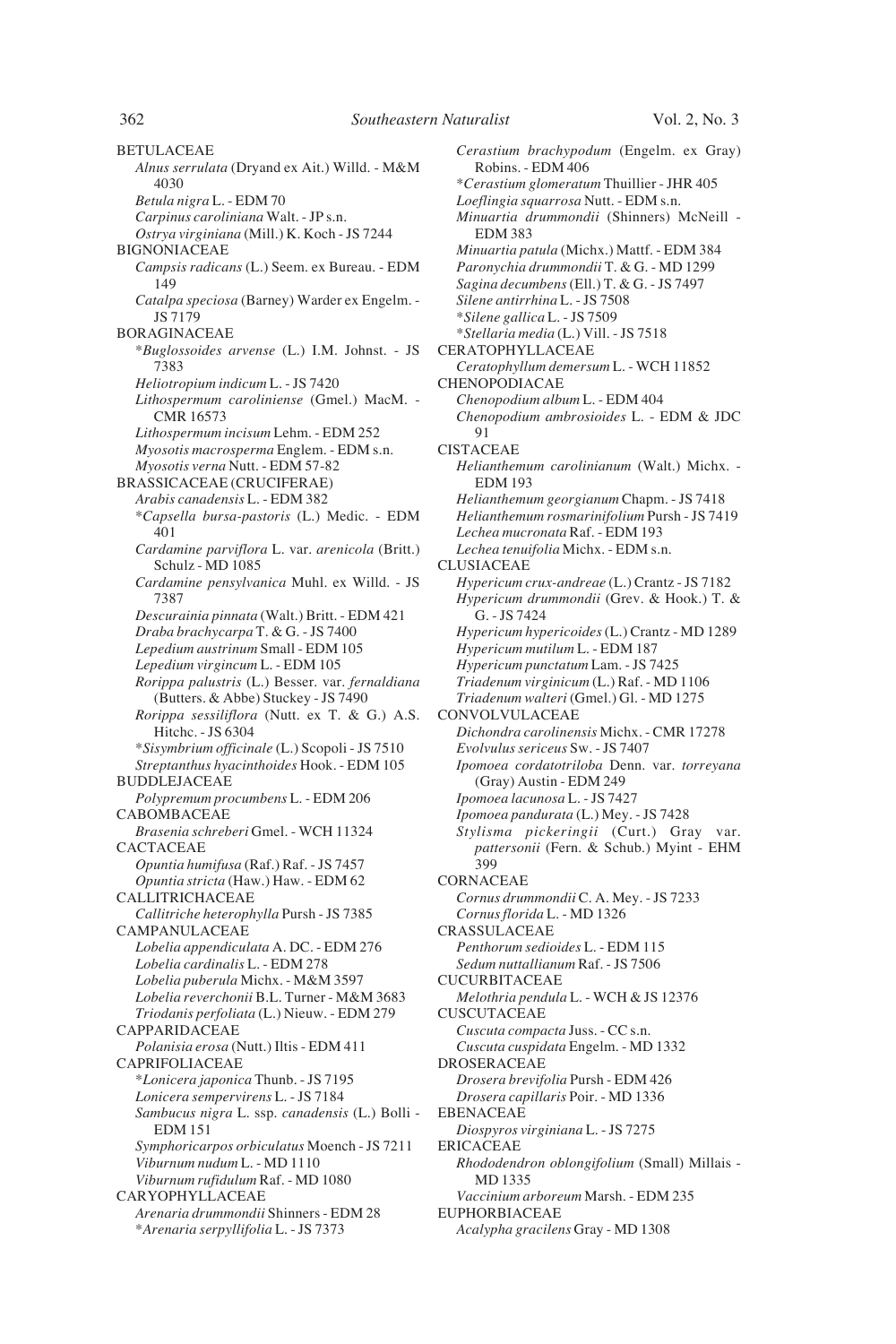*Acalypha monococca* (Engelm. & Gray) Lill. W. Mill. & Gandhi - EDM 190 *Acalypha ostryifolia* Ridd. - JS 7366 *Chamaesyce bombensis* (Jacq.) Dugand - EDM 147 *Chamaesyce cordifolia* (Ell.) Small - WCH 11812 *Chamaesyce maculata* L. - JS 7462 *Chamaesyce missurica* Raf. - EDM 147 *Chamaesyce prostrata* (Ait.) Small - EDM 57 *Cnidoscolus texanus* (Muell. Arg.) Small - EDM 409 *Croton argyranthemus* Michx. - JS 7234 *Croton capitatus* Michx. - EDM 415 *Croton glandulosus* L. - GV 413 *Croton lindheimerianus* Scheele - GV 416 *Croton michauxii* Web. - JS 7395 *Croton monanthogynus* Michx. - EDM 417 *Croton willdenowii* G.L.Webster - O&B 7980 *Euphorbia corollata* L. - JS 7406 *Euphorbia cyathophora* Murray - MD 1308 *Euphorbia dentata* Michx. - JS 7538 *Euphorbia spathulata* Lam. - EDM s.n. *Phyllanthus caroliniensis* Walt. - JS 7463 *Sapium sebiferum* (L.) Roxb. - JS 7213 Stillingia sylvatica L. - EDM 147 *Tragia brevispica* Engelm. & Gray. - JS 6685 *Tragia ramosa* Torr. - EDM 147 *Tragia urticaefolia* Michx. - WCH & JS 12370 FABACEAE *Amorpha fruticosa* L. - JS 7197 *Amorpha paniculata* T. & G. - EDM 131 *Amphicarpaea bracteata* (L.) Fern. - EDM 132 *Astragulus distortus* T. & G. - EDM 133 *Astragulusleptocarpus* T. & G. - JS s.n. *Astragulussoxmaniorum* Lundell - EDM 135 *Baptisia bracteata* Muhl. ex Ell. var. *laevicaulis* (Canby) Isely - EDM 140 *Baptisia nuttalliana* Small. - EDM 139 *Centrosema virginianum* (L.) Benth. - GV 146 *Cercis canadensis* L. - JS 7180 *Chamaecrista fasciculata* (Michx.) Greene - EDM 142 *Chamaecrista nictitans*(L.) Moench - EDM 145 *Clitoria mariana* L. - EDM 148 *Crotalaria sagittalis* L. - GV 151 *Dalea phleoides* (T. & G.) Shinners var. *microphylla* (T. & G.) Barneby - EDM 178 *Dalea villosa* (Nutt.) Spreng. var. *grisea* (T. & G.) Barneby - EDM 183 *Desmanthus illinoensis* (Michx.) McM. ex Robins. & Fern. - JS 7276 *Desmodium ciliare* (Muhl. ex Willd.) DC. - GV 776 *Desmodium glabellum* (Michx.) DC. - MD 1286 *Desmodium laevigatum* (Nutt.) DC. - EDM 55- 10 *Desmodium pauciflorum* (Nutt.) DC. - EDM 155 *Desmodium sessilifolium* (Torr.) T. & G. - EDM 152 *Desmodium viridiflorum* (L.) DC. - GV 158 *Erythrina herbacea* L. - JS 7235 *Galactia regularis*(L.) B.S.P. - GV 160 *Galactia volubilis*(L.) Britt. - WCH 11858 *Gleditsia aquatica* Marsh. - JS 7236 *Gleditsia triacanthos* L. - GV s.n.

*Glottidium vesicarium* (Jacq.) Harper - JS 7257 *Indigofera miniata* Ort.var. *leptosepala* (Nutt. ex T. & G.) B.L.Turner - EDM 163 \**Kummerowia striata* (Thunb.) Hook. & Arn. - EDM 164 *Lathyrus pusillus* Ell. - JS 7278 \**Lespedeza cuneata* (Dumont) G. Don - EDM 172 *Lespedeza hirta* (L.) Hornem. - EDM 171 *Lespedeza procumbens* Michx. - GV 174 *Lespedeza repens*(L.) Bart. - GV 172 *Lespedeza stuevei* Nutt. - GV 166 *Lespedeza virginiana* (L.) Britt. - WCH 11860 *Lupinustexensis* Hook. - EDM 176 \**Medicago lupulina* L. - JS 7279 \**Medicago minima* (L.) Bartalina - JS 7280 \**Melilotis albus* Medic. - JS 7287 \**Melilotis indicus* (L.) All. - JS 7288 *Mimosa nuttallii* (DC. ex. Britt. & Rose) B.L. Turner - EDM 189 *Neptunia lutea* (Leavenw.) Benth. - GV 177 *Orbexilum pendunculatum* (Mill.) Rydb. - JS 7284 *Pediomelum digitatum* (Nutt. ex Torr.) Isley - DJC & EDM 51 *Pediomelum hypogaeum* (T. & G.) Rydb. var. *subulatum* (Bush) J. Grimes - MD 1098 *Pediomelum rhombifolium* (T. & G.) Rydb. - B&K 13707 *Prosopis glandulosa* Torr. - WCH & JS 12134 \**Pisum sativum* L. - WCH & JS 12128 *Rhynchosia latifolia* Nutt. ex T. & G. - GV 187 *Robinia pseudo-acacia* L. - JS 7207 *Sesbania drummondii* (Rydb.) Cory - JS 7255 *Sesbania herbacea* (Mill.) R. McVaugh - JS 7256 *Strophostyles leiosperma* (T. & G.) Piper - GV 191 *Stylosanthes biflora* (L.) B.S.P. - EDM 192 *Tephrosia onobrychoides* Nutt. - WCH 11821 *Tephrosia virginiana* (L.) Pers. - MD 1342 *Trifolium bejariense* Moric. - EDM 196 \**Trifolium campestre* Schreb. in Sturm. - JS 7283 *Trifolium caroliniana* Michx. - EDM 57-71 \**Trifolium incarnatum* L. - KL s.n. \**Trifolium repens* L. - JS 7286 *Vicia caroliniana* Walt. - EDM 774 *Vicia ludoviciana* Nutt. - MD 1075 *Vicia minutiflora* Dietr. - EDM 200 FAGACEAE \**Quercus acutissima* Carruthers - WCH & JS 12144 *Quercus alba* L. - JS 7204 *Quercus falcata* Michx. - EDM 34 *Quercus incana* Bartr. - MD 1363 *Quercus lyrata* Walt. - WCH & JS 12357 *Quercus marilandica* Muenchh. - GV s.n. *Quercus nigra* L. - GV s.n. *Quercus phellos* L. - GV 2 *Quercus shumardii* Buckl. - JS 6689 *Quercus stellata* Wang. var. *margaretta* (Ashe) Sarg. - JS 7206 *Quercus stellata* Wang. var. *stellata* - EDM 289 *Quercus velutina* Lam. - JS 7205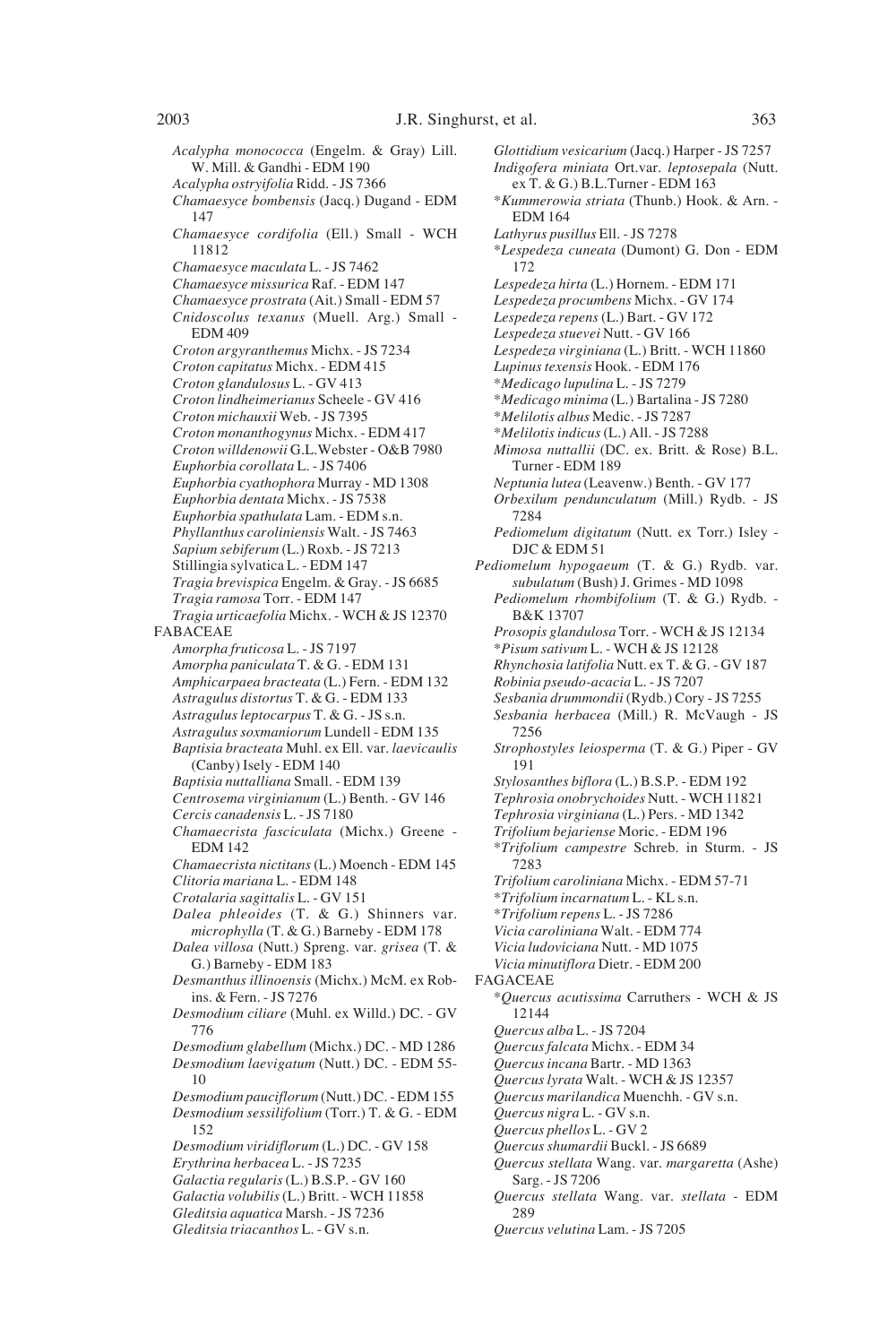FUMARIACEAE *Corydalis micrantha* (Engelm.) Gray - EDM 410 GENTIANIACEAE *Bartonia paniculata* (Michx.) Muhl. - M&M 3679 *Sabatia angularis* (L.) Pursh - WCH & JS 12364 *Sabatia campanulata* (L.) Torr. - JS 7495 *Sabatia campestris* Nutt. - JS 7495 *Sabatia gentianoides* Ell. - BB&S 01 GERANIACEAE *Geranium carolinianum* L. - EDM 126 GROSSULARIACEAE *Ribes curvatum* Small - CMR 16988 HALORAGRACEAE *Myriophyllum heterophyllum* Michx. - JS 7449 *Proserpinaca palustris* L. - EDM 224 HAMAMELIDACEAE *Liquidambarstyraciflua* L. - JS s.n. HIPPOCASTANACEAE *Aesculus pavia* L. - JS 7185 HYDROPHYLLACEAE *Hydrolea ovata* Choisy. - M&M 4037 *Nama hispidum* Gray. - JS 7450 *Nemophila phacelioides* Nutt. - JS 7453 *Phacelia hirsuta* Nutt. - JS 7459 *Phacelia strictiflora* (Engelm. & Gray) Gray - EDM 13 JUGLANDACEAE *Carya aquatica* (Michx. f.) Nutt. - WCH & JS 12359 *Carya tomentosa* Nutt. - WCH & JS 12116 *Carya texana* Buckl. - MD 1095 KRAMERIACEAE *Krameria lanceolata* Torr. - EDM 79 LAMIACEAE *Brazoria truncata* (Benth.) Engelm. & Gray var. *pulcherrima* (Lundell) M. W. Turner - EDM 396 *Hedeoma hispida* Pursh - RL s.n. \**Lamium amplexicaule* L. - JS 7433 *Lycopusrubellus* Moench. - JHR 37 *Monarda fistulosa* L. - EDM 133 *Monarda punctata* L. - EDM 121 \**Perilla frutescens*(L.) Britt. - JS 7458 *Physostegia virginiana* (L.) Benth. - JS 7464 *Prunella vulgaris* L. - JS 7486 *Pycnanthemum tenuifolium* Schrad. - JS 7487 *Rhododon ciliatus*(Benth.) Epl. - EDM 254 *Salvia azurea* Lam. - JS 7498 *Salvia lyrata* L. - JS 7499 *Scutellaria cardiophylla* Engelm. & Gray. - MD 1343 *Scutellaria integrifolia* L. - EDM 254 *Scutellaria parvula* Michx. - EDM 57-101 *Stachys crenata* Raf. - JS 7517 *Teucrium canadense* L. - JS 7520 *Trichostema dichotomum* L. - MD 1305 *Trichostema setaceum* Houtt. - MD 1329 LAURACEAE *Sassafras albidum* (Nutt.) Nees - MD 1373 LENTIBULARIACEAE *Utricularia cornuta* Michx. - M&M 3808 *Utricularia gibba* L. - JS 7526 *Utricularia inflata* Walt. - CMR 17275 *Utricularia juncea* Vahl. - M&M 3988

*Utricularia macrorhiza* Le Conte - WCH 7189 LINACEAE *Linum berlandieri* Hook. - JS 7437 *Linum medium* (Planch.) Britt. - DJC & EDM 50 *Linum striatum* Walt. - EDM 132 LOASACEAE *Mentzelia nuda* (Pursh) T. & G. - WCH & JS 12367 LOGANACEAE *Mitreola sessilifolia* (J.F.Gmel) G. Don - O&B 7952 **LYTHRACEAE** *Ammannia auriculata* Willd. - JS 7370 *Ammannia coccinea* Rottb. - JS 7371 *Decodon verticillatus*(L.) Ell. - MD 1375 *Didiplis diandra* (DC.) Wood - WCH 11805 *Rotala ramosior*(L.) Koehne - JS 7491 MALVACEAE *Callirhoe involucrata* (Torr.) Gray - EDM 400 *Callirhoe papaver*(Cav.) Gray - EDM 81 *Hibiscus laevis* All. - JS 7240 *Hibiscus moscheutos* L. ssp. lasiocarpos (Cav.) Blanch. - M&M 3984; JS 7239 *Malvaviscus drummondii* T. & G. - JS 7253 *Modiola caroliniana* (L.) G. Don. - JS 7545 \**Sida rhombifolia* L. - GV s.n. MELASTOMATACEAE *Rhexia mariana* L. - JS 7489 *Rhexia virginica* L. - M&M 3421 MELIACEAE \**Melia azedarach* L. - JS 7186 MENISPERMACEAE *Cocculus carolinus* (L.) DC. - EDM s.n. MOLLUGINACEAE *Mollugo verticillata* L. - MD 1301 MORACEAE *Maclura pomifera* (Raf.) Schneid. - JS 7243 *Morusrubra* L. - JS 7198 **MYRICACEAE** *Myrica cerifera* L. - MD 1288 *Myrica heterophylla* Raf. - WCH & JS 12130 NELUMBONACEAE *Nelumbo lutea* (Willd.) Pers. - JS 7452 NYCTAGINACEAE *Mirabilis albida* (Walt.) Heimrl. - EDM 80 NYMPAHACEAE *Nuphar advena* (Ait.) Ait. - JS 7539 *Nymphaea odorata* Ait. - WCH & JS 12574 NYSSACEAE *Nyssa sylvatica* Marsh. - EDM 316 OLEACEAE *Forestiera acuminata* (Michx.) Poir. - JS 7237 *Forestiera ligustrina* (Michx.) Poir. - WCH & JS 12378 *Fraxinus americana* L. - JS 7194 *Fraxinus pennsylvanica* Marsh. - JS 7242 \**Ligustrum sinense* Lour. - JS 7192 ONAGRACEAE *Ludwigia alternifolia* L. - MD 1366 *Ludwigia decurrens* Walt. - MD 1333 *Ludwigia glandulosa* Walt. - EDM 224 *Ludwigia linearis* Walt. - EDM 224 *Ludwigia peploides* (Kunth) Raven. ssp. *glabrescens* Raven - JS 7440 *Ludwigia repens* Forst. - JS 7441 *Ludwigia sphaerocarpa* Ell. - O&B 7956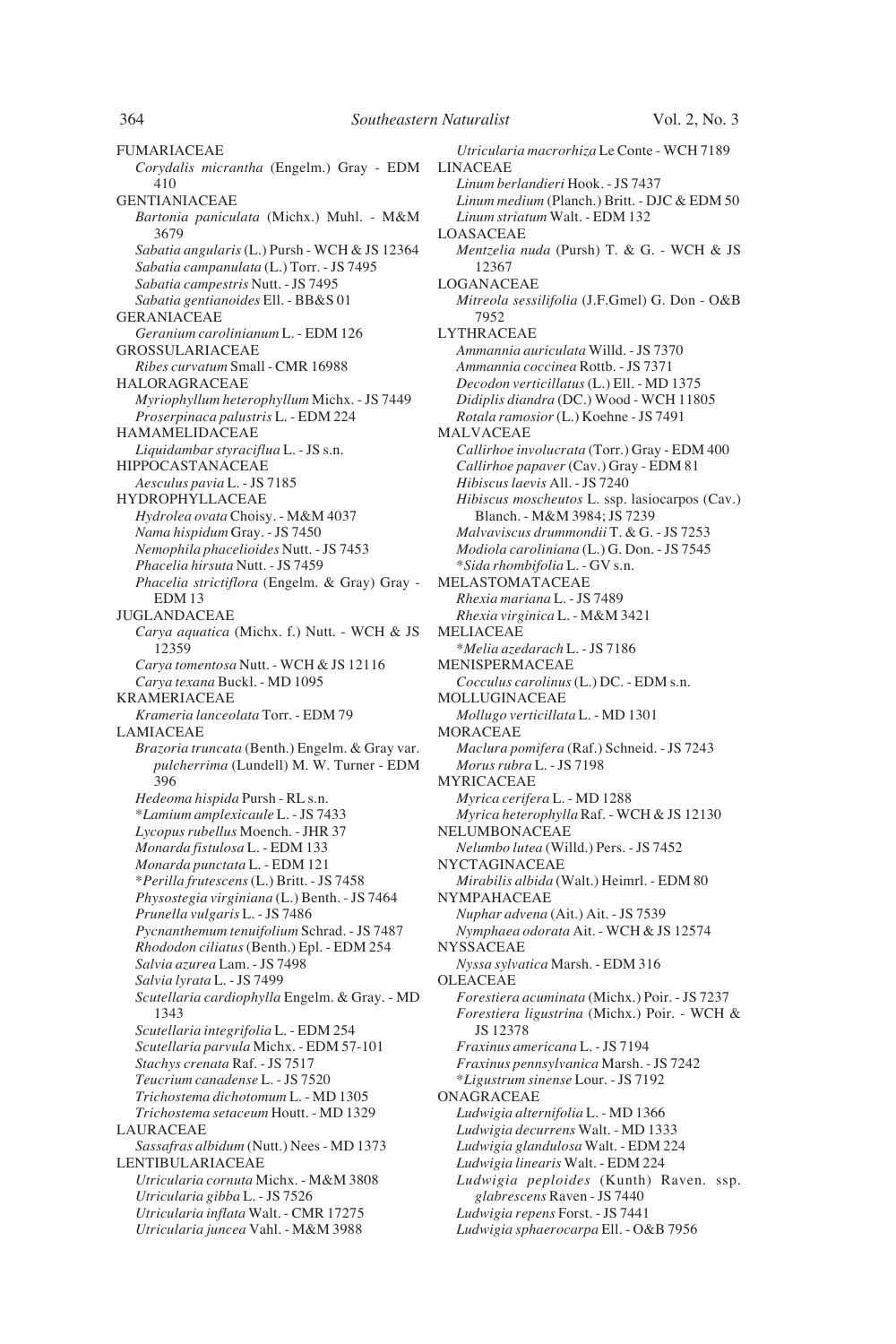*Oenothera grandis*(Britt.) Smyth - JS 7454 *Oenothera heterophylla* Spach - EDM 56-26 *Oenothera laciniata* Hill - EDM 224 *Oenothera linifolia* Nutt. - RL s.n. *Oenothera rhombipetela* T. & G. - JS 7455 *Oenothera spachiana* T. & G. - EDM 57-70 *Oenothera speciosa* Nutt. - EDM & JDC s.n. OXALIDACEAE *Oxalis dillenii*Jacq. - EDM 130a *Oxalis lyoni Pursh* - EDM 27 *Oxalis violacea* L. - EDM 130b PAPAVERACEAE *Argemone albiflora* Hornem. ssp. *texana* G. Ownbey - GV 385 PASSIFLORACEAE *Passiflora incarnata* L. - WCH 11863 *Passiflora lutea* L. - EDM s.n. PHRYMACEAE *Phryma leptostachya* L. - JS 7460 PHYTOLACCACEAE *Phytolacca americana* L. - MD 1323 PLANTAGINACEAE *Plantago aristata* Michx. - EDM s.n. *Plantago hookeriana* Fisch. & Mey. - JS 7468 *Plantago hybrida* Bart. - WCH & JS 12135 *Plantago patagonica* Jacq. - EDM 85 *Plantago rhodosperma* Dcne. - JS 7469 *Plantago virginica* L. - EDM 269 PLATANACEAE *Platanus occidentalis* L. - JS 7246 POLEMONIACEAE *Ipomopsisrubra* (L.) Wherry - JS 7429 *Phlox drummondii* Hook. - KL 2 *Phlox pilosa* L. - MD 1071 POLYGALACEAE *Polygala cruciata* L. - JS 7470 *Polygala incarnata* L. - JS 7471 *Polygala leptocaulis* T. & G. - EDM 145 *Polygala mariana* Mill. - EDM 119 *Polygala polygama* L. var. *obtusa* Chodat. - RL s.n. *Polygala sanguinea* L. - M&M 3954 *Polygala verticillata* L. - JS 7472 POLYGONACEAE *Brunnichia ovata* (Walt.) Shinners. - JS 7382 *Eriogonum annuum* Nutt. - EDM 427 *Eriogonum longifolium* Nutt. - GV 428 *Eriogonum multiflorum* Benth. - MD 1318 *Polygonella americana* (Fisch. & Mey.) Small - JS 7247 \**Polygonum aviculare* L. - JS 7474 *Polygonum hydropiperoides* Michx. - MD 1284 *Polygonum pensylvanicum* L. - JS 7477 *Polygonum punctatum* Ell. - MD 1285 *Polygonum sagittatum* L. - JS 7475 *Polygonum tenue* Michx. - JS 7476 *Tovara virginianum* (L.) Raf. - JS 7478 *Rumex chrysocarpus* Moris - JS 7493 *Rumex crispus* L. - JS 7492 *Rumex hastatulus* Baldw. - EDM 77 *Rumex pulcher* L. - JS 7494 PORTULACACEAE *Claytonia virginica* L. - CMR 16989 *Portulaca oleracea* L. - JS 7483 *Portulaca umbraticola* Kunth. - JS 7482

PRIMULACEAE \**Anagallis arvensis* L. - JS 7359 \**Anagallis minima* (L.) E.H.L. Krause - WCH & JS 12139 *Samolus valerandi* L. ssp. *parviflorus* (Raf.) Hulten - JS 7500 RANUNCULACEAE *Anemone caroliniana* Walt. - EDM 380 *Clematis crispa* L. - JS 7241 *Clematisreticulata* Walt. - JS 7392 *Clematis versicolor* Small ex Rydb. - JS 7245 *Delphinium carolinianum* Walt. ssp. *vimineum* (D. Don) Warnock - GV 419 *Delphinium carolinianum* Walt. ssp. virescens (Nutt.) Brooks - EDM 420 *Myosurus minimus* L. - JS 7448 *Ranunculus fascicularis* Muhl. ex Bigel. - EDM 90 *Ranunculus laxicaulis* (T. & G.) Darby - MD 1072 *Ranunculus parviflorus* L. - JS 7488 *Ranunculus pusillus* Poir. - EDM 91 *Thalictrum revolutum* DC. - B&K 13709 RHAMNACEAE *Berchemia scandens* (Hill) K. Koch. - EDM 64 *Ceanothus americanus* L. - JS 7187 *Frangula caroliniana* (Walt.) Gray - EDM s.n. ROSACEAE *Agrimonia rostellata Wallr. - JS 7357 Crataegus crusgalli* L. - EDM 71 *Crateagus marshallii* Egglston - EDM 321 *Crataegusspathulata* Michx. - EDM 126 *Crataegus uniflora* Muench. - JS 7200 *Crataegus viridis* L. - JS 7201 \**Duchesnea indica* (Andrz.) Focke - JS 7401 *Geum canadense* Jacq. - JS 7415 *Porteranthusstipulata* (Willd.) Britt. - JS 7481 *Potentilla simplex* Michx. - JS 7485 *Prunus angustifolia* Marsh. - EDM 7 *Prunus caroliniana* (Mill.) Ait. - JS 7199 *Prunus gracilis* Engelm. & Gray - JS 7202 *Prunus mexicana* S. Wats. - GV s.n. *Prunus serotina* Ehrhart - JS 7203 *Prunus umbellata* Ell. - JS 7249 *Rosa setigera* Michx. - EDM 109 *Rubus aboriginum* Rydb. - EDM 37 *Rubus argutus* Link - EDM 19 *Rubusriograndis* Bailey - MD 1089 RUBIACEAE *Cephalanthus occidentalis* L. - EDM 150 *Diodia teres* Walt. - GV 423 *Diodia virginiana* L. - MD 1278 *Galium aparine* L. - JS 7411 *Galium circaezans* Michx. - JS 7412 *Galium obtusum* Bigel. - JS 7413 *Galium pilosum* Ait. - EDM 37 *Galium tinctorium* L. - JS 7414 *Houstonia pusilla* J. Schopf. - EDM 270 *Mitchella repens* L. - JS 7188 *Oldenlandi boscii* (DC.) Chapm. - JS 7417 *Oldenlandia uniflora* L. - WCH & JS 12353 \**Sherardia arvensis* L. - JS 7507 *Stenaria nigricans* (Lam.) Terrell var. *nigricans* - JS 7379

*Talinum rugospermum* Holz. - JS 7519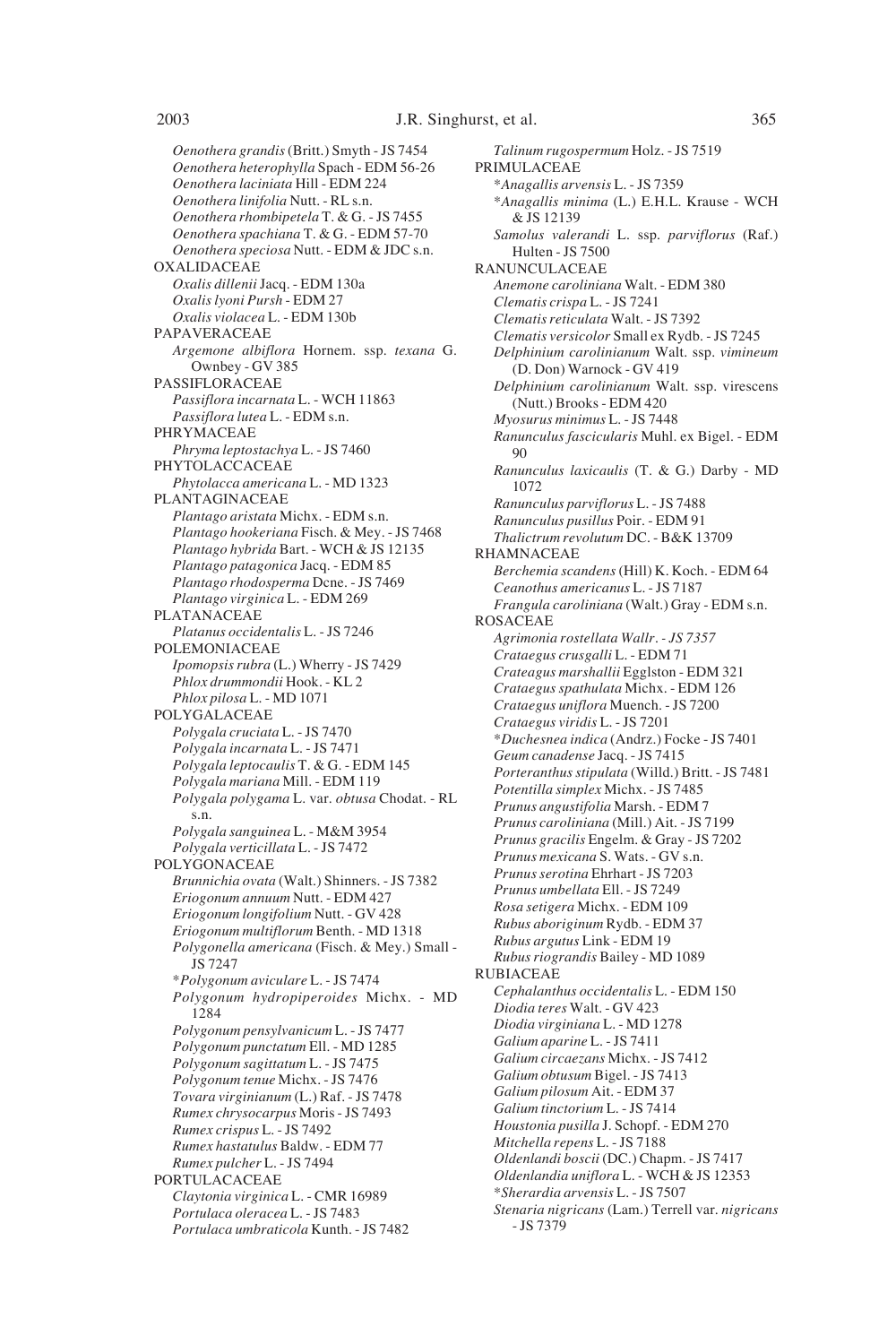RUTACEAE *Zanthoxylum clava-herculis* L. - JS 7212 SALICACEAE *Populus deltoides* Bart. ex. Marsh. - JS 7248 *Salix nigra* Marsh. - EDM 42 SAPINDACEAE *Cardiospermum halicacabum* L. - JS 7388 *Sapindus saponaria* L. var. *drummondii* (Hook. & Arn.) L. Benson. - JS 7251 SAPOTACEAE *Sideroxylon lanuginosum* Michx. - GV s.n. SARRACENIACEAE *Sarracenia alata* Wood - EDM 110 SAURURACEAE *Saururus cernuus* L. - EDM 52 SAXIFRAGACEAE *Lepuropetalon spathulatum* Ell. - JS 7543 *Saxifraga texana* Buckl. - JS 7502 SCROPHULARIACEAE *Agalinisfasciculata* (Ell.) Raf. - M&M 3691 *Agalinis heterophylla* (Nutt.) Small ex Britt. - JS 7367 Agalinis purpurea *(L.) Penn. - JS 7368 Aureolaria grandiflora* (Benth.) Penn. - JS s.n. \**Bellardia trixago* (L.) All. - JS 7360 *Castilleja indivisa* Engelm. - EDM 402 *Gratiola brevifolia* Raf. - M&M 3976 *Gratiola neglecta* Torr. - JS 7550 *Gratiola pilosa* Michx. - JS 11401 *Gratiola virginiana* L. - MD 1104 *Leucospora multifida* (Michx.) Nutt. - JS 7435 *Lindernia dubia* (L.) Pennell - WCH & JS 12336 *Mecardonia acuminata* (Walt.) Small - WCH & JS 12342 *Mimulus alatus* Ait. - DJC & EDM 2 *Nuttallanthus canadensis* (L.) Sutton - EDM 257 *Penstemon australis* Small - CMR 16575 *Penstemon laevigatus* Ait. ssp. *digitalis* (Nutt. ex Sims) A. Bennett - EDM s.n. *Penstemon murrayanus* Hook. - EDM 257 *Verbascum thapsus* L. - GV s.n. \**Veronica agrestis* L. - JS 7529 \**Veronica arvensis* L. - JS 7530 *Veronica peregrina* L. - JS s.n. SOLANACEAE *Physalis cinerascens* (Dun.) A.S. Hitchc. - MD 1309 *Physalis heterophylla* Nees - EDM 83 *Physalis mollis* Nutt. - O&B 7978 *Physalis virginiana* Mill. - GV s.n. *Solanum carolinense* L. - JS s.n. *Solanum dimidiatum* Raf. - EDM 78 *Solanum elaeagnifolium* Cav. - JS 7513 *Solanum rostratum* Dun. - JS 7514 TILIACEAE *Tilia americana* L. var. *caroliniana* (Mill.) Castiglioni - JS 7196 ULMACEAE *Celtislaevigata* Willd. var. *laevigata* - JS 7231 *Celtis laevigata* Willd. var. *reticulata* Torr. - WCH 11862 *Celtis laevigata* Willd. var. *smallii* Sarg. - JS 7232 *Celtistenuifolia* Nutt. - JS 7232

*Planera aquatica* (Walt.) J. F. Gmel. - GV s.n.

*Ulmus alata* Michx. - CMR s.n. *Ulmus americana* L. - GV s.n. *Ulmus crassifolia* Nutt. - JS 7228 *Ulmusrubra* Muhl. - JS 7208 URTICACEAE *Boehmeria cylindrica* (L.) Sw. - MD 1294 *Parietaria pennsylvanica* Muhl. ex Willd. - EDM 65 *Urtica chamaedryoides* Pursh - JS 6686. VALERIANACEAE *Valerianella radiata* (L.) Dufr. - JS 7528 *Valerianella woodsiana* (T. & G.) Walp. - EDM 273 VERBENACEAE *Callicarpa americana* L. - EDM 139 *Glandularia canadensis*(L.) Nutt. - MD 1092 *Glandularia bipinnatifida* (Nutt.) Nutt. - JS 7416 *Phyla lanceolata* (Michx.) Greene - JS 7461 \**Verbena brasiliensis* Vell. - JS 7527 *Verbena halei* Small - EDM 253 VIOLACEAE *Viola langlossii* Greene - WCH & JS 12119 *Viola primulifolia* L. - JS 7531 *Viola sagittata* Ait. - WCH & JS 12120 *Viola sororia* Willd. var. *missouriensis* (Greene) McKinney - M&M 3777 *Viola villosa* - JS 7532 **VISCACEAE** *Phoradendron tomentosum* (DC.) Gray. - JS 7254 VITACEAE *Ampelopsis arborea* (L.) Koehne. - EGN 170 *Cissusincisa* (T. & G.) Des Moulins - JS 7238 *Parthenocissus quinquefolia* (L.) Planch. - JS 7189 *Vitis aestivalis* Michx. var. *lincecumii* (Buckl.) Kun. - GV s.n. *Vitis cinerea* Engelm. - GV s.n. *Vitis mustangensis* Buckl. - JS 7226 *Vitis palmata* Vahl - GV s.n. *Vitisrotundifolia* Michx. - MD 1109 ZYGOPHYLLACEAE *Tribulusterrestris* L. - JS 7524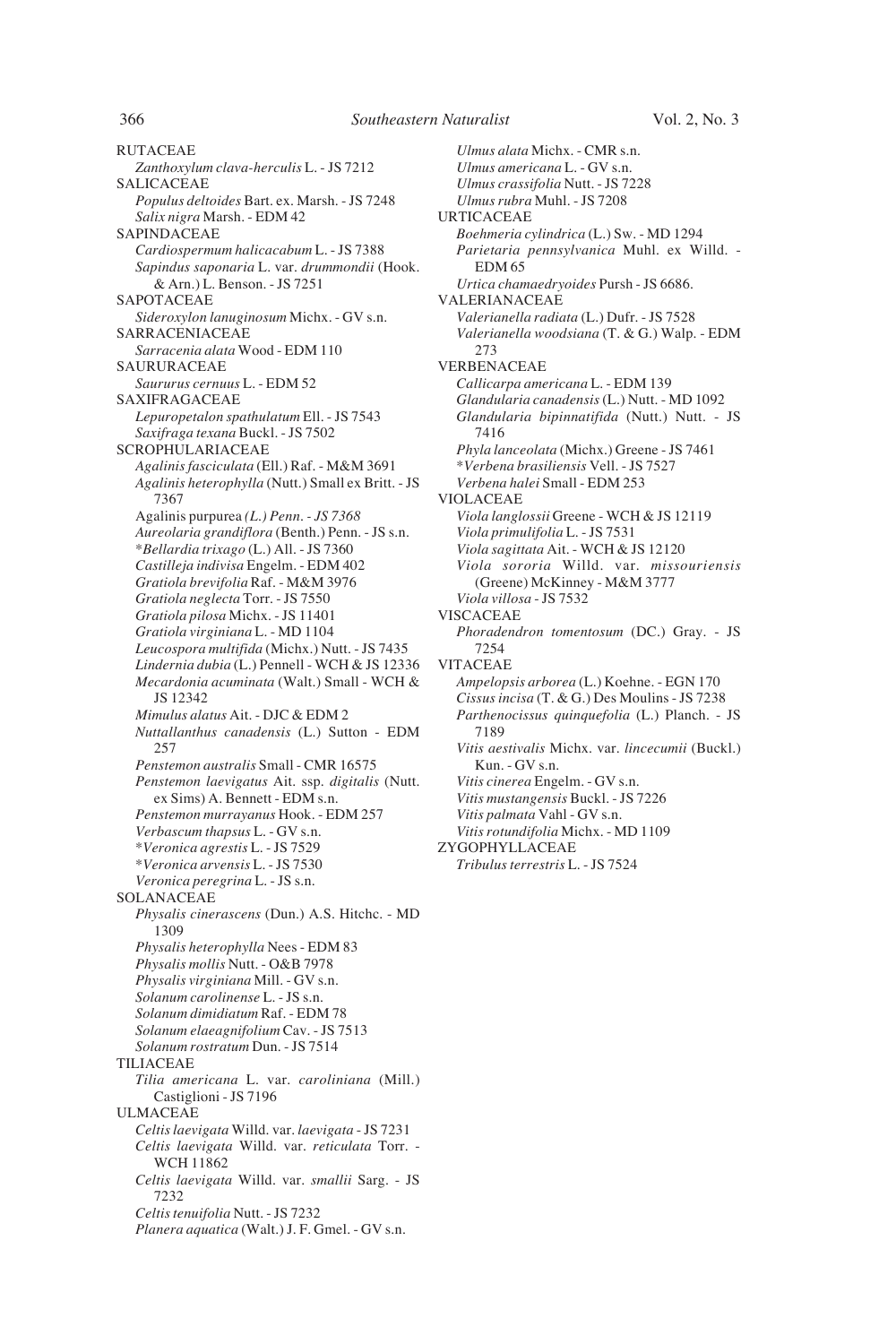#### **ACKNOWLEDGMENTS**

We are grateful to a number of people from Texas Parks and Wildlife Department, Austin, who facilitated this research. Donnie Frels Jr., Kevin Herriman, Nathan Garner, Gary Graham, and Ron George made funds available from the Wildlife Diversity Program for the botanical inventories and geographic information system development on GEWMA. Paul Robertson and John Herron assisted by designating the project a Wildlife Diversity Program performance priority. Cliff Shackelford reviewed the preliminary manuscript.

Others who assisted are Tom Wendt, who provided assistance in locating specimens from GEWMA held in TEX-LL, and Monique Reed, who conducted database searches for specimens from GEWMA held in TAES and TAMU. Michael MacRoberts and Barbara MacRoberts of Bog Research, Shreveport Louisiana, also read and commented on a preliminary version of the manuscript and provided additional information on collections at GEWMA, specifically on the beakrush-pitcher plant alliance. Finally, Edwin Bridges read and made suggestions on manuscript improvement. He also supplied data on several additional species he collected on the study site that were added to the checklist.

#### **LITERATURE CITATION**

- Allred, B.W., and H.C. Mitchell. 1955. Major Plant Types of Arkansas, Louisiana, Oklahoma, and Texas and their Relations to Climate and Soil. Texas Journal of Science 7:7-19.
- Bruner, W.E. 1931. The Vegetation of Oklahoma. Ecological Monographs 1:99-188.
- Coffee, D.R. 1970. Soil Survey of Anderson County, Texas. Natural Resource Conservation Service, Temple, TX. 92 pp. and 86 maps.
- Correll, D.S., and M.C. Johnston. 1970. Manual of the Vascular Plants of Texas. Texas Research Foundation, Renner, TX. 1881 pp.
- Diggs, G.M., B.L. Lipscomb, and R. J. O'Kennon. 1999. Shinners & Mahler's Illustrated Flora of North Central Texas. Botanical Research Institute of Texas, Fort Worth, TX. 1626 pp.
- Dyksterhuis, E.J. 1948. The Vegetation of the Western Cross Timbers. Ecological Monographs  $18:325-376$ .
- Estill, J.C., and M.B. Cruzan. 2001. Phytogeography of Rare Plant Species Endemic to the Southeastern United States. Castanea 66:3–23.
- Gould, F.W. 1962. Texas Plants. A Checklist and Ecological Summary. Texas Agriculture Experiment Station, Texas A&M University, College Station, TX. MP-585.
- Gould, F.W., and R.B. Shaw. 1983. Grass Systematics, 2nd ed. Texas A&M Press, College Station, TX. 412 pp.
- Hatch, S.L., K.N. Gandhi, and L.E. Brown. 1990. Checklist of the Vascular Plants of Texas. Texas Agricultural Experiment Station publ. no. MP-1655, Texas A&M University, College Station, TX. 158 pp.
- Haucke, H., and D. Prochaska. 1998. Management Plan for Gus Engeling Research and Demonstration Area. Texas Parks and Wildlife Department, Austin, TX. 22 pp.